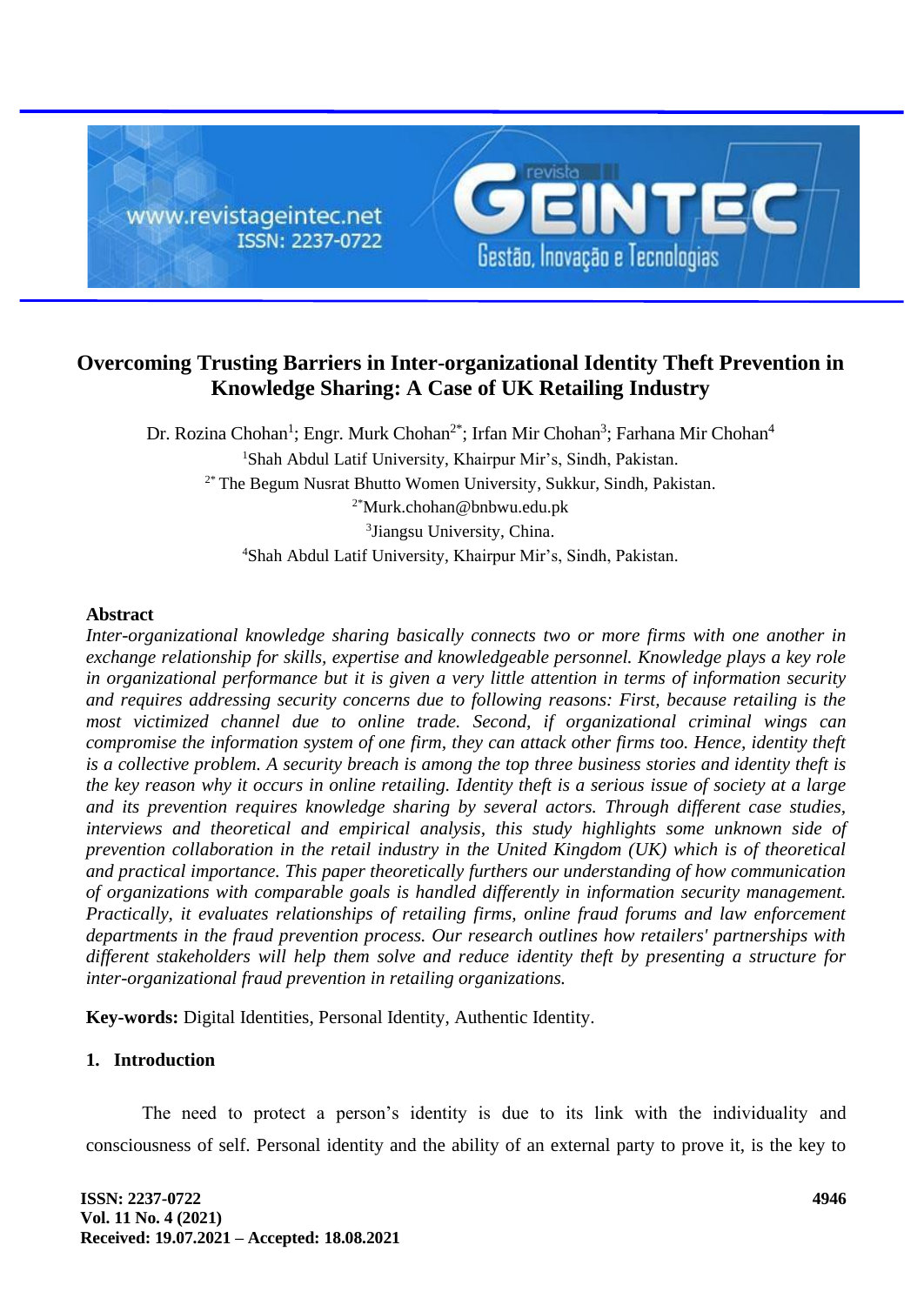various commercial transactions, especially in this technological age. Rannenberg, Royer and Deuker (2009, p. 1) emphasized that "*the personal appearance at the counter, is now as virtual as a user account at a web portal, an email address or a mobile phone number*". Supplementary digital identities are being created to help business in daily activities. Consumers do not need to visit shops to buy products and services, and businesses do not need to spend on high street stores. Businesses are now exploring the idea of personal identity and utilize personal information to bring shopping to the doorsteps of customers (Rabolt and Miler, 2009).

The growing need for social distancing will also increase the demand for shopping to the doorsteps of customers. This, however, will also increase the challenge for firms to prove authentic identity, because there is a deliberate and illegal use of names or numbers to commit identity fraud (Newman and McNally, 2005, p. 1).

Identity fraud is a serious problem for society. It has posed a challenge to firms since various internal measures outlines have been ineffective. Shaw (2016) argued that the frontline security officers in the UK police department need to be equipped with the skills to tackle identity theft. On the other hand, Flores, Antonsesn and Ekstedt (2014, p. 92) suggested that reliance on security services may be enough when dealing with identify theft challenges. The authors highlighted that "*there might be a lack of specific expert knowledge among the personnel providing security services, and as a consequence provided security services are neither relevant to a firm's current context nor implemented effectively*". While there is an immense need for social distancing, there is also a need for knowledge sharing among different actors to combat identity theft.

This qualitative paper based from online shopping organisations in the United Kingdom discusses how various actors can share knowledge of identity theft prevention while maintaining social distancing. In this paper, we have evaluated the influence of knowledge flow on the retailing industry by exploring retailers' three major knowledge networks: dyad, virtual and forum based. Dyad is a one-to-one relationship of organizations with comparable goals. Mitchel et al., (2014, p. 2198) argued that "*Clusters of related firms may increase potential for the sharing of tacit knowledge between firms*". Similarly, the importance of the virtual relationships cannot be denied, because retailers can access technical knowledge on the web and can maintain social distancing (see e.g., Tamjidyamcholo, et al, 2014). We believe that forum based relationship is also necessary. It can act like a hub for knowledge gatekeeping. Knowledge gatekeepers acquire information from various sources and communicate them to the relevant audience (Mitchel et al., 2014). Through this important relationship, we have examined how inter-organizational identity theft prevention knowledge can help retailers to address and mitigate identity theft.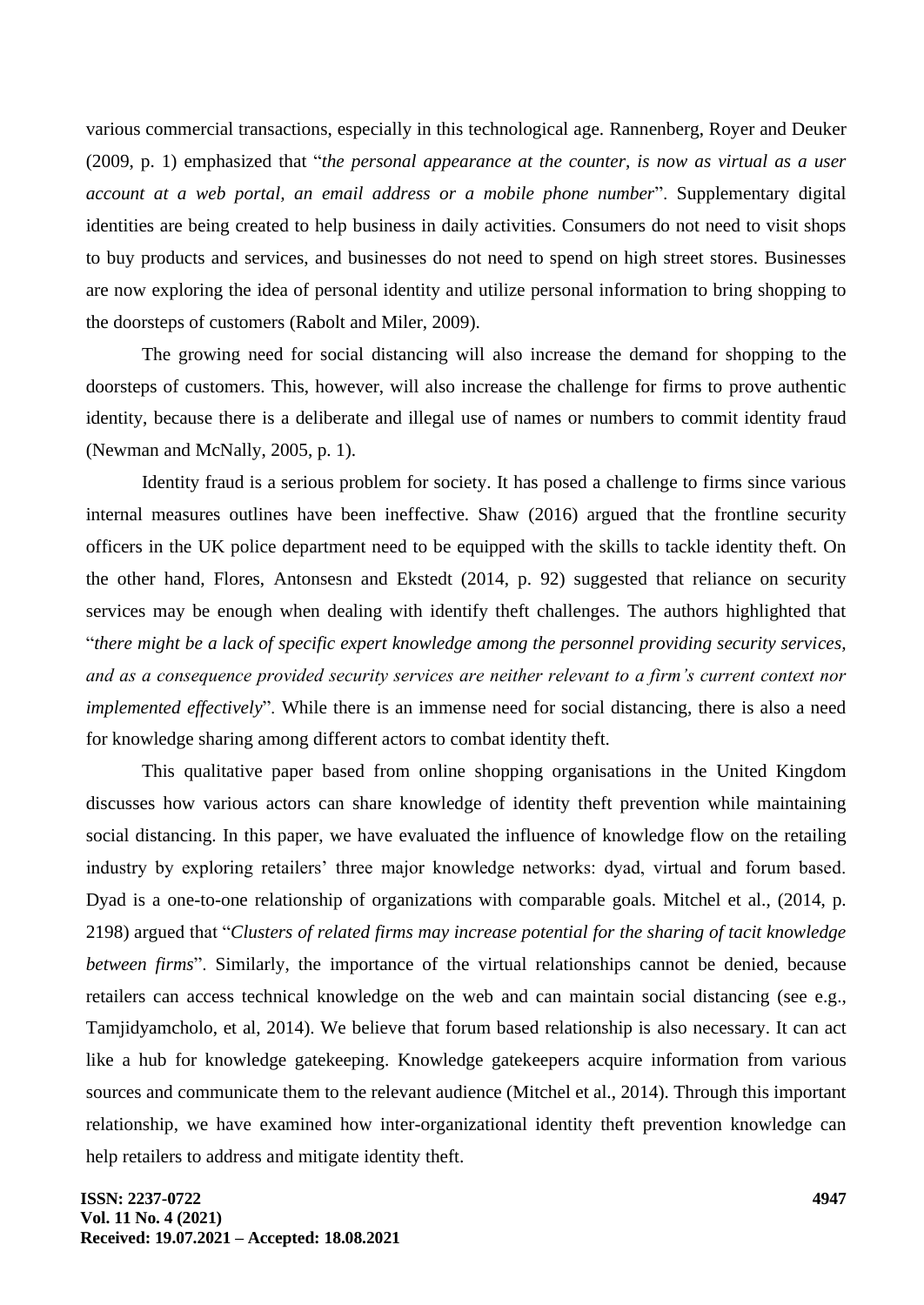The empirical study is designed for UK firms because they were in better position to provide useful insights. UK retailing is Europe's biggest online economy and is the most prone in identity theft related crimes. Nearly 82 percent of identity crimes were committed in the UK via online mechanism (Cifas, 2015). Approximatly, six million identity frauds happened only in England and Wales (Office for the National Statistics, 2016). This paper espouses some unknown side of prevention collaboration in the UK retailing industry, which is of theoretical and practical importance. Theoretically, this paper enhances our understanding for how communication of organizations with comparable goals is handled differently in information security management. Practically, this study has evaluated the relationship of retailing firms with online fraud forums and law enforcement agencies. The barrier to their communication and solutions are discussed. Previously, identity theft prevention strategies failed to consider the impact of inter-organizational knowledge sharing on security services. The novel contribution of this study is that considers the relationship of retailing firms, online fraud forums and law enforcement agencies.

The rest of this paper is designed as follows. Firstly, the literature evaluates what is knowledge and how it is helpful in identity theft prevention practice. It also attempts to establish the relationship between inter-organizational communication practice and its relationship with the online fraud prevention process. Thus, it highlights the research gap and study questions. The case study is designed which covers these aspects. Finally, results and discussion highlights communicational gaps of various stakeholders in the fraud prevention process, and whether retailers were able to reduce fraud with the help of inter-organizational knowledge sharing. The study concludes by identifying research implications and future research suggestions.

### **2. Literature Review**

Identity theft is one of the most common crimes in this millennium and leads to devastating consequences for the victim. This type of crime involves compromising personal information such as individuals names, date of birth, social security details and other personal information. This type of crime has posed a challenge to firms since various internal measures outlines have been ineffective. Shaw (2016) argued that the frontline security officers in the police department need to be equipped with the skills to tackle identity theft. However, Flores, Antonsen and Ekstedt (2014, p. 92) suggested that reliance on security services may be enough when dealing with identify theft challenges. The authors highlighted that "*there might be a lack of specific expert knowledge among the personnel providing security services, and as a consequence provided security services are neither relevant to a*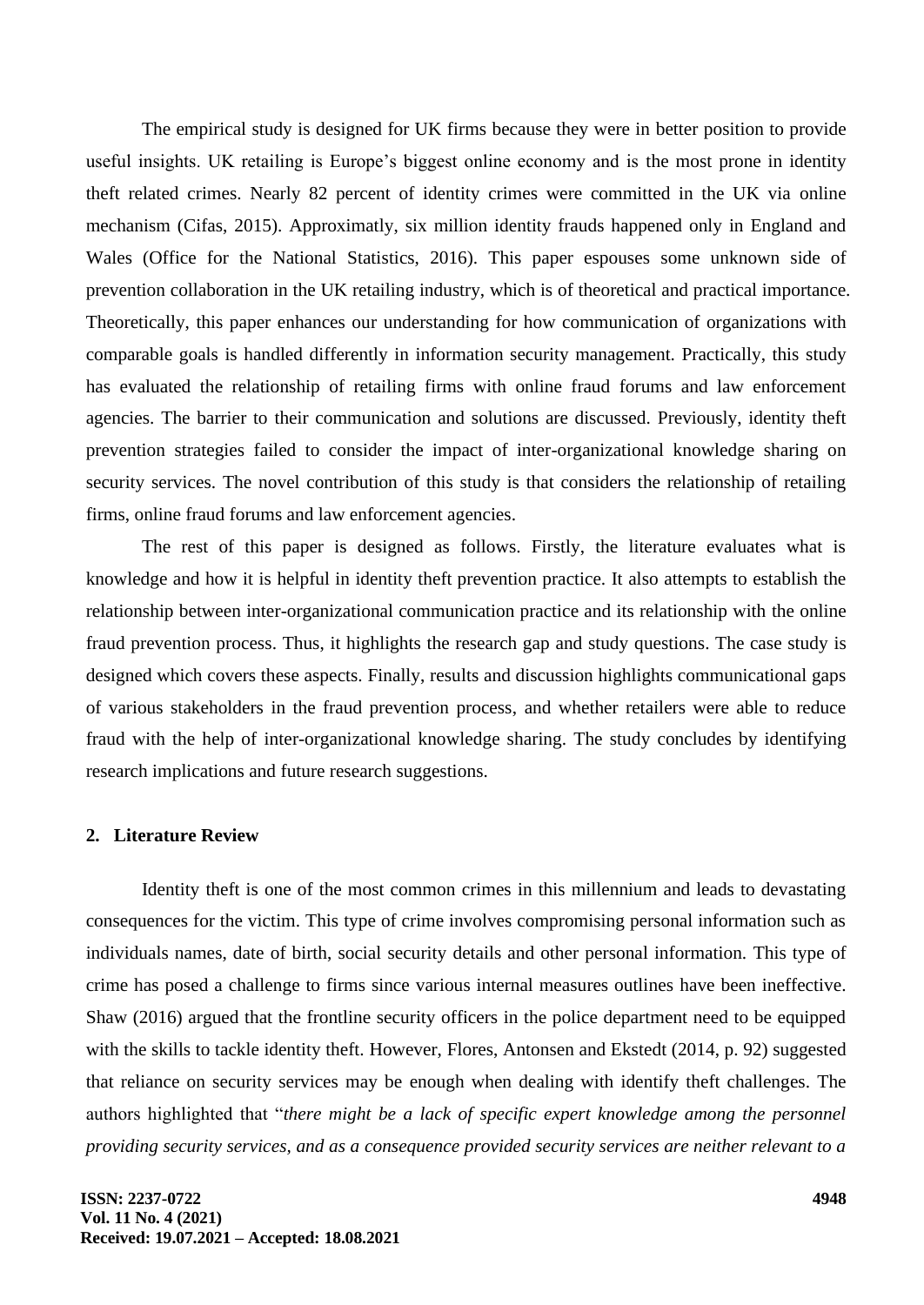*firm's current context nor implemented effectively*". This suggests the need for knowledge sharing among different actors to combat this crime.

Like these authors, Wang, Yuan and Archer (2006) showed that identity theft prevention requires communication and collaboration from identity owners (registered members of the public), identity issuers (government and private organizations that issue identity certificates), identity checkers (the custom or traffic police officers) and identity protectors (the government and legislation authorities or law enforcement agencies). This collaboration starts when a victim of identity theft reports violation of identity information to identity issuing authority such as a retailer or a banker. The retailer then performs its assessment and then forwards the case to the law enforcement agency for legal actions. Thus, information flows from one stakeholder to another in identity theft prevention.

In this context, information, however, is merely an awareness that something has happened, whereas knowledge implies the application of information to produce tangible results (Sanchez, 2005). Nonaka (1994) suggests that information is a flow of messages; until we anchor that very flow into actions then it becomes knowledge. Tsoukas (2011, p. 454) maintains that a mind needs to exercise and participate in a larger collective so that it does not only focus on the values but also in the abstraction, general principals and ability to produce tangible results. Knowledge is an essential source of competitive advantage and is particularly important in online businesses due to the evolving nature of technology. Knowledge is "*a fluid mix of framed experience, values, contextual information and expert insight that provides a framework for evaluating and incorporating new experiences and information*" (Davenport and Prusak, 1998, p. 5).

In organizations, knowledge does not only exist in the mind of professional persons, but also in organizational documents, repositories, and practices. Knowledge, which resides in organizational documents and repositories, is explicit. On the other hand, the knowledge, which holds an organizational practice, is tacit. Explicit knowledge is theoretical (Polanyi, 1962), whereas tacit is practical (Polanyi, 1966; Nonaka, 1994). Explicit knowledge can be coded easily and communicated widely and quickly because of its coded nature. Tacit knowledge, on the other hand, requires knowledge holders to explain what they do and how (Tsoukas, 2011, p. 455).

There are two major knowledge sharing processes to enhance firms know how. Firstly, intra-organizational knowledge sharing occurs when firms learn from their own employees. This type of knowledge helps organizations in acquiring internal knowledge. Secondly, firms use inter-organizational knowledge sharing relationships to explore external knowledge. Learning from an external partner has a competitive advantage because most knowledge is created outside the firm's boundary. However, this does not mean that intra-organizational knowledge sharing is less important.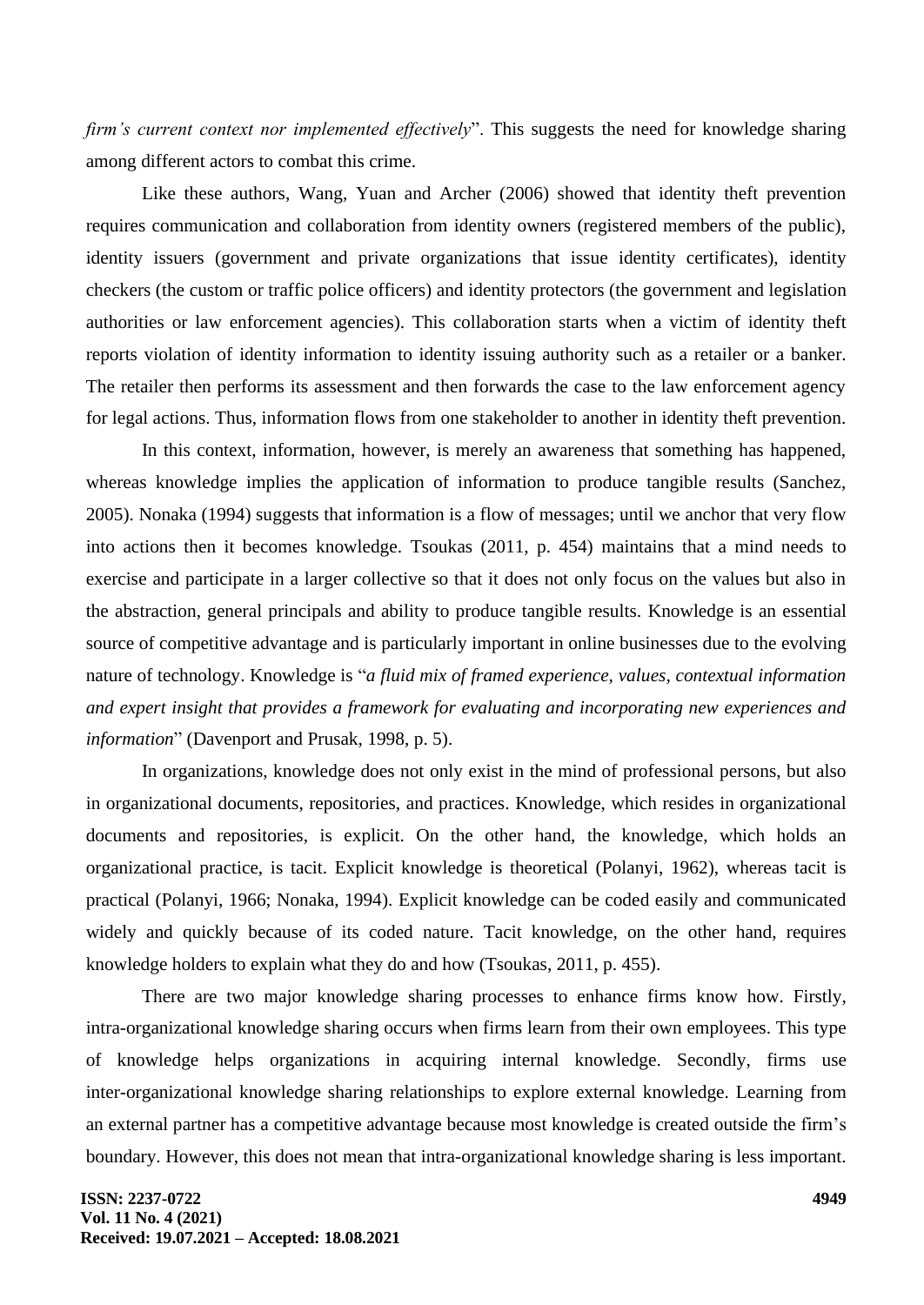Firms provide complete know-how to their employees through intra-organizational knowledge sharing practice (Jasimuddin, Connell and Klein, 2014).

This study focuses on inter-organizational knowledge sharing process because identity theft is not a problem of a single organization. The knowledge gain from a peer can be helpful to reduce security 'wheel-reinvention' (Lopez and Esteves, 2013), and mixing ideas from various actors can generate 'better solutions' (Feledi, Fenz and Lechner, 2013). Organizational innovation and performance is increased with extensive knowledge sharing among organizations various actors (Easteby-Smith, Lyles and Tsang, 2008; Mason and Leek, 2008). However, comparable goals, private scopes, necessitate a trade-off between sharing and protecting firm knowledge assets; otherwise, companies, which find themselves in learning race, behave differently (Easterby-Smith, Lyles, and Tsang, 2008). They either lock their knowledge or provide knowledge of low quality to the recipients which are wastage (Gaur *et al.*, 2011; Barney and Hesterly, 2015). Inter-organizational knowledge sharing practice, therefore, involves balancing both private and common scopes so that firms can exchange knowledge with one another fluidly.

Easterby-Smith, Lyles and Tsang's (2008) outlined factors influencing inter-organizational knowledge transfer as seen in Figure 1 to evaluate how retailers balance comparable goals. Their framework is selected based on a comparative analysis of three studies that are likely to fit the retailing organizations (Chohan, 2016).



Figure 1 - Factors Influencing Inter-organizational Knowledge Transfer

Source: Easterby-Smith, Lyles and Tsang (2008)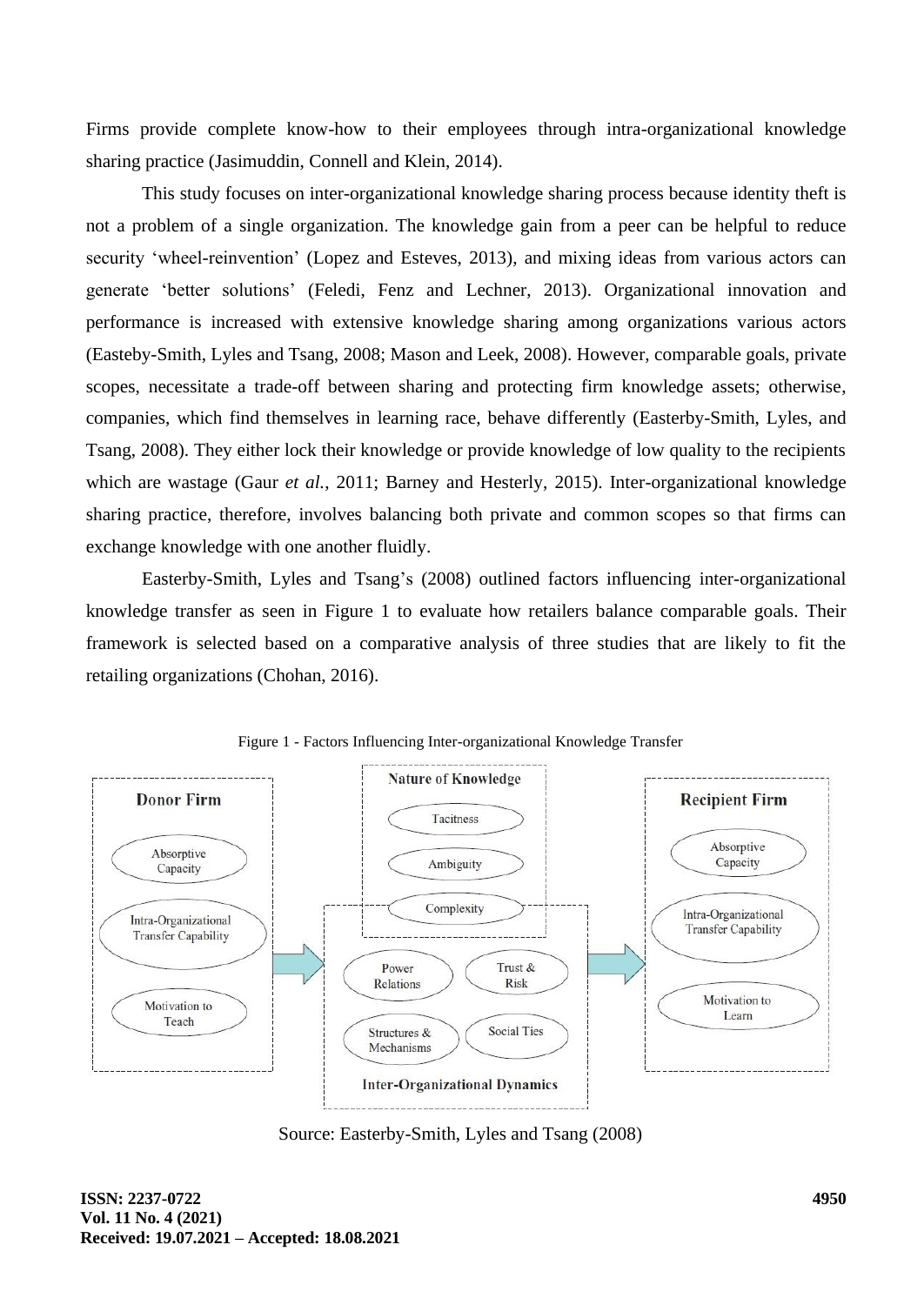In Figure 1, firms' absorptive capacity, intra-organizational transfer capability and motivation to teach are identified as necessary capabilities of both donor and recipient firms to acquire external knowledge. Both firms require interactive dynamics such as power relations, trust and risk, structures and mechanisms and social ties for efficient and effective collaboration. Figure 1 also shows tacitness, ambiguity, and complexity to be relevant in the inter-organizational knowledge transfer process.

This paper focuses on interactive dynamics between organizations since these factors either facilitate or hinder knowledge sharing relationships between organizations. However, this does not mean that firms' characters and the nature of knowledge are less important. Understanding of nature of knowledge enhances knowledge comprehension (Panahi, Watson and Partridge, 2013; Nonaka and Takeuchi, 1995), while firms' characters improve knowledge utilization (Junni and Sarala, 2013; Lichtenthaler, 2009; Roberts et al., 2012).

### **Interactive Dynamics between Organizations**

In Figure 1, the structure of the knowledge sharing process is basically a relationship between organizations such as joint ownership, partnership, and network of practice (Nonaka et al., 2014). These involve professional relationships and social ties among members of the organizations. Mechanisms are the channels through which actual knowledge is transferred from a source to a destination (van Riel and Fombrun, 2007, p. 2). It includes conferences, inter-firm reviews, onsite and online meetings (Becerra, Lunnan and Huemer, 2008). Table 1 outlines kinds of research on several inter-organizational knowledge sharing structures and mechanisms in information security management.

| <b>Structures</b> | Open<br>source                                                                                                                                                                         | Partnership                                                                   | Forum Based                                                                                         | Virtual Community                                                                                                                                          |
|-------------------|----------------------------------------------------------------------------------------------------------------------------------------------------------------------------------------|-------------------------------------------------------------------------------|-----------------------------------------------------------------------------------------------------|------------------------------------------------------------------------------------------------------------------------------------------------------------|
| Mechanisms        | Web<br>protégé                                                                                                                                                                         | Complementary<br>information<br>system                                        | Information Security Forum (ISF), Cifas,<br>Gartner Inc.                                            | LinkedIn groups - Information Security, Anti-Fraud experts                                                                                                 |
| Authors           | (Mace,<br>Parkin<br>and van<br>Moorsel,<br>$2010$ ;<br>Stahl,<br>Parkin<br>and van<br>Moorsel,<br>$2011$ ;<br>Feledi,<br>Fenz and<br>Lechner,<br>2013:<br>Feledi<br>and Fenz,<br>2012) | (Liu, Ji and<br>Mookerjee, 2011;<br>Flores, Antonsen<br>and Ekstedt,<br>2014) | https://www.securityforum.org<br>http://www.gartner.com/technology/home.jsphttps://www.cifas.org.uk | (Tamjidyamcholo et al., 2013; Tamjidyamcholo et al., 2014)<br>See also:<br>https://www.linkedin.com/groups/924757<br>https://www.linkedin.com/groups/83088 |

Table 1 - Information Security Related Knowledge Sharing Practice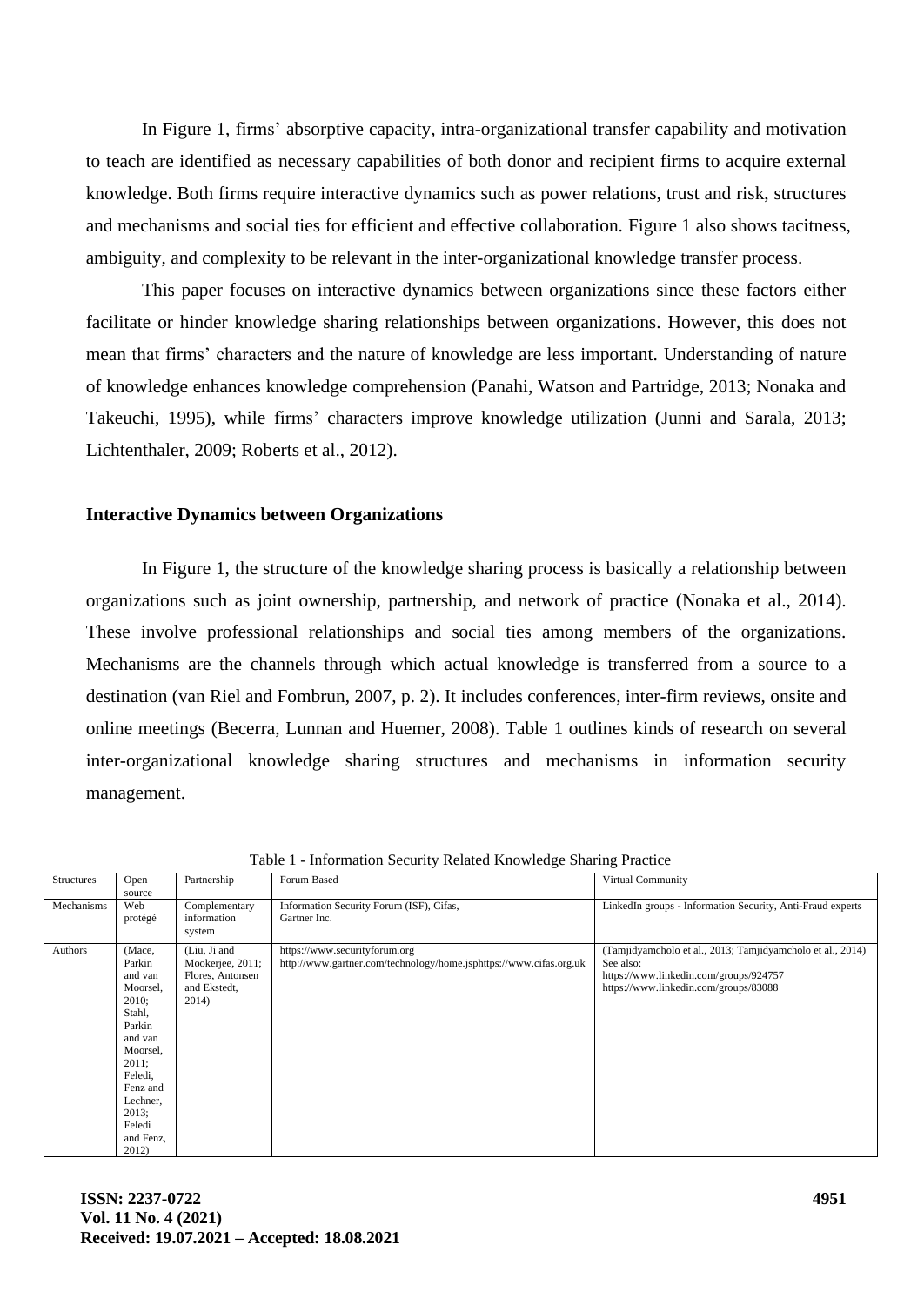Table 1 addresses four kinds of structures and mechanisms used by the security professionals to interact with one another. Firstly, an open-source web protégé relationship comprises users from various organizations such as government, military and commercial. Web Protégé is an ontology development software to create, upload and share ontology for collaborative editing and viewing (Stanford Centre for Biomedical Informatics, 2016). A group at the Newcastle University evaluated the impact of this open relationship on the Chief Information Security Officers (CISOs) of various companies (Mace, Parkin and van Moorsel, 2010; Stahl, Parkin and van Moorsel, 2011; Feledi, Fenz and Lechner, 2013; Feledi and Fenz, 2012). Their findings show the following: Firstly, there was little to no contribution from CISOs, and incentives were needed to encourage knowledge holders. Secondly, it offered CISOs no guiding knowledge on how to use it. Professionals, who were not adequately computer literate, found it difficult. Thirdly, the web protégé design was based on pre-defined themes such as vulnerabilities, threats, and ISO 27001. This fixed nature of software made it hard to record innovative ideas.

The second relationship (Table 1) highlights the partnership by various firms. The partnership used a signed agreement between the companies to secure a complimentary information system. Basically, two companies shared responsibility because of a shared information system. Liu, Ji and Mookerjee (2011) and Flores, Antonsen and Ekstedt (2014) evaluated this one-to-one relationship in the firms which offered security services. In Liu, Ji and Mookerjee's (2011) study, a decision made by two firms to share knowledge on information security was calculated by an investment so that contribution from each firm can be maximized. However, a complementary information system provided natural incentives because of shared responsibility. The stand-alone information system found knowledge lock-in from both firms. Similarly, Flores, Antonsen and Ekstedt (2014) investigated factors that account for behavioral information security governance in partnership. The authors explored how officials react to the establishment of information security-related knowledge sharing activities among American and Swedish organizations. Results show that competent organizations had the ability to tackle identity breaches leading to firms' lack of incentive to share their knowledge with a subordinate firm.

In Figure 1 dependency is the key to knowledge acquisition by a recipient. Power, in this context, is a force that influences outcomes (Hardy, 1994, p. 220). However, as noted above, knowledge of intense firms lack the motivation to learn from a subordinate peer. Perhaps, because it fears that a subordinate partner might not be in a position to provide them quality knowledge. Studies also noted that a fast learner subordinate might dominate the relationship by acquiring knowledge of high quality (Khanna, Gulati, and Nohria, 1998). Once the power shifts from a donor to the recipient,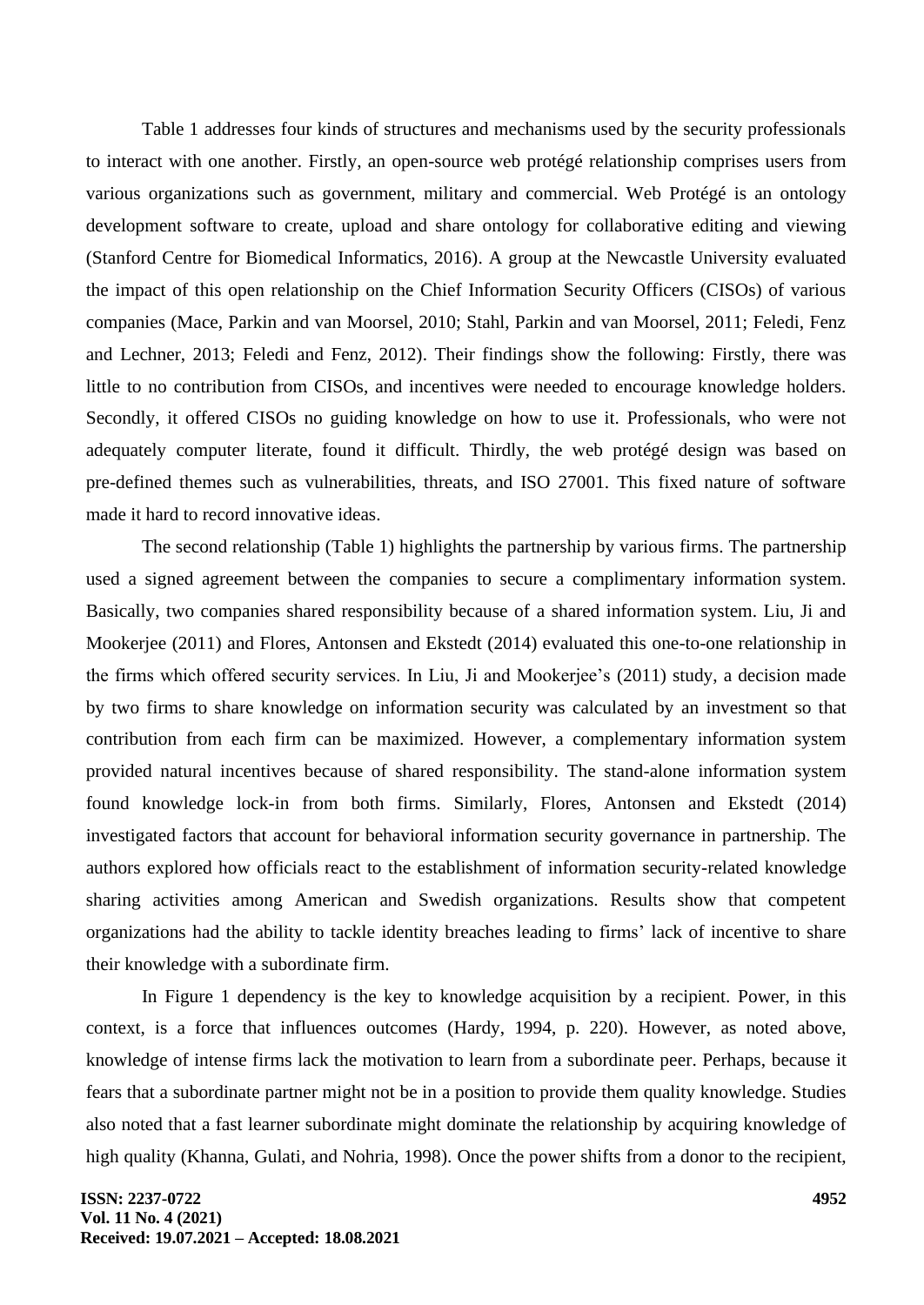the pace for collaboration was deteriorated (Easterby-Smith, Lyles and Tsang, 2008). This was highlighted in an empirical study conducted in India (Kale and Anand, 2006). Authors noticed when a foreign partner realized that there is a little more that it can acquire from local partners, their basis of collaboration was eliminated.

Similar issues were found in membership relationships. The third relationship mentioned in Table 1 highlights firms' subscriptions to information security forums such as Gartner, Cifas, and ISF. Forums are established to document the knowledge of information security officials to help detect and prevent identity theft. Participants are liable for subscription fees. Forums' relationship covered the wider industry with the audience from various countries. How the forum's relationship helps firms to address and mitigate identity theft is yet to be empirically established. Like forums, the fourth relationship shown in Table 1 is based on membership. However, rather than professional networks, firms subscribed to virtual communities on the web. Virtual communities were basically groups on LinkedIn and Facebook. Unlike forums, virtual groups, however, were subscription-free (Hsu et al., 2007). Information Security Virtual Community and Anti-Fraud Experts are common examples of LinkedIn. Firms subscribed to these groups to gain more technical knowledge, and members communicated without constraints of time and location (Hsu et al., 2007). However, researchers from various fields found a lack of active participation in the knowledge network without showing reasons what affected knowledge workers' collaboration (Tamjidyamcholo et al., 2014).

Trust, in Figure 1, is an important element in the inter-organizational knowledge sharing process. The researchers in information security management (Flores, Antonsen and Ekstedt, 2014) also realized its importance. The authors noted that the knowledge-sharing activities of security professionals should be different from other professions. Security professionals handle complex and sensitive data such as financial records and confidential information. They also employ running programming codes and clicking hyperlinks in their daily activities (Tamjidyamcholo et al., 2014). Clicking malicious hyperlinks from peers or running malicious codes could compromise computer systems of information security professionals. Consequently, the receiver of the knowledge would become a victim of the knowledge sharing process. This unique risk in learning from a partner has highlighted by Tamjidyamcholo et al., (2014, p. 21). During their data collection phase they reported, "*while we were distributing the questionnaire of this study, we received several emails informing us that they did not want to click on the survey link because of worries about a malicious link*".

Trust may create a sense of security among the collaborators that knowledge in question will be used for its original purpose as mentioned in the knowledge sharing process (Easterby-Smith, Lyles and Tsang, 2008). That the recipient will not exploit knowledge gains from the peer in personal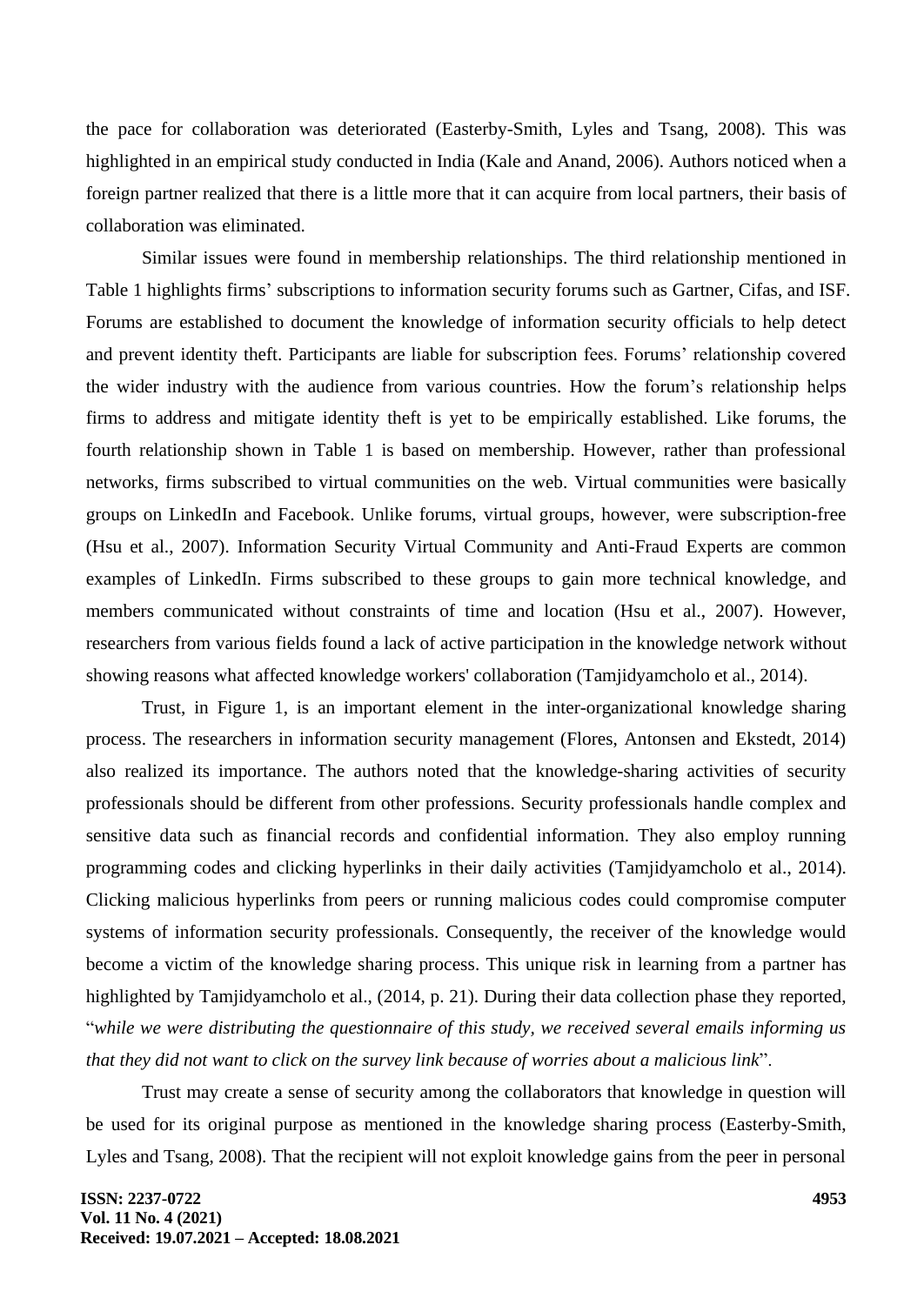gain (Becerra, Lunnan and Huemer, 2008). And that the basis of collaboration will remain continued no matter what happens to the relationship status (Gaur et al., 2011; Barney and Hesterly, 2015). Trust, is, therefore, a perception that partners will behave as expected (Gaur et al., 2011; Simpson, 2013a). It is measurable by evaluating partners' ability to carry on obligations (Jiang et al., 2015). Such obligations are either formally documented by contractual governance (Gaur et al., 2011) or by observing the partner's integrity, consistency, and reliability on agreed-upon actions (Becerra, Lunnan and Huemer, 2008).

Trust, however, is not a free-hanging element, nor does it refer to the nature of a single phenomenon (Simpson, 2013b; 2013a). Researchers worldwide assess its various forms in inter-organizational knowledge-sharing practice. For instance, Jiang et al., (2015) evaluated two forms of trust in the success of the inter-organizational knowledge sharing process, namely goodwill and competence. Authors found that competence trust was associated with intangible resources sharing [e.g., tacit] while the goodwill trust was concerned with tangible resources sharing [e.g., explicit]. Goodwill trust was emotional and was grounded in relational settings between collaborators to support one another (Roy, Sivakumar, and Wilkindon, 2004), while the competence trust was rational that predicts if the partner possesses sufficient resources to be exchanged (Malhotra and Lumineau, 2011). A higher level of goodwill trust overcomes negative thinking about partners' unexpected behavior (Noorderhaven, 2004), while the competence trust was able to reduce fears from partner's lack of invaluable knowledge resources (Sengun and Wasti, 2007).

Concluding studies, it was observed that security professionals lack to contribute their knowledge in the four major knowledge networks such as open-source, dyad, forum-based and virtual groups on the web. The discussed framework brings our attention to various elements that either facilitate or hinder the inter-organizational knowledge sharing process. The review however clearly shows a lack of evaluation of these factors in the retailing firms for an in-depth analysis. Such an analysis might help to examine how inter-organizational identity theft prevention knowledge sharing practice can help retailers to address and mitigate identity theft, and what makes retailers reluctant during collaboration. Both questions are important because the examination of the former question may help firms in realizing what works for them in the fraud prevention process. Similarly, evaluation of factors, which make retailers reluctant during collaboration, may help them in assessing solutions for more optimal lines of communication with one another. Therefore, this study as designed below is an attempt to explore these two questions in the retailing industry in light of interactive dynamics discussed above.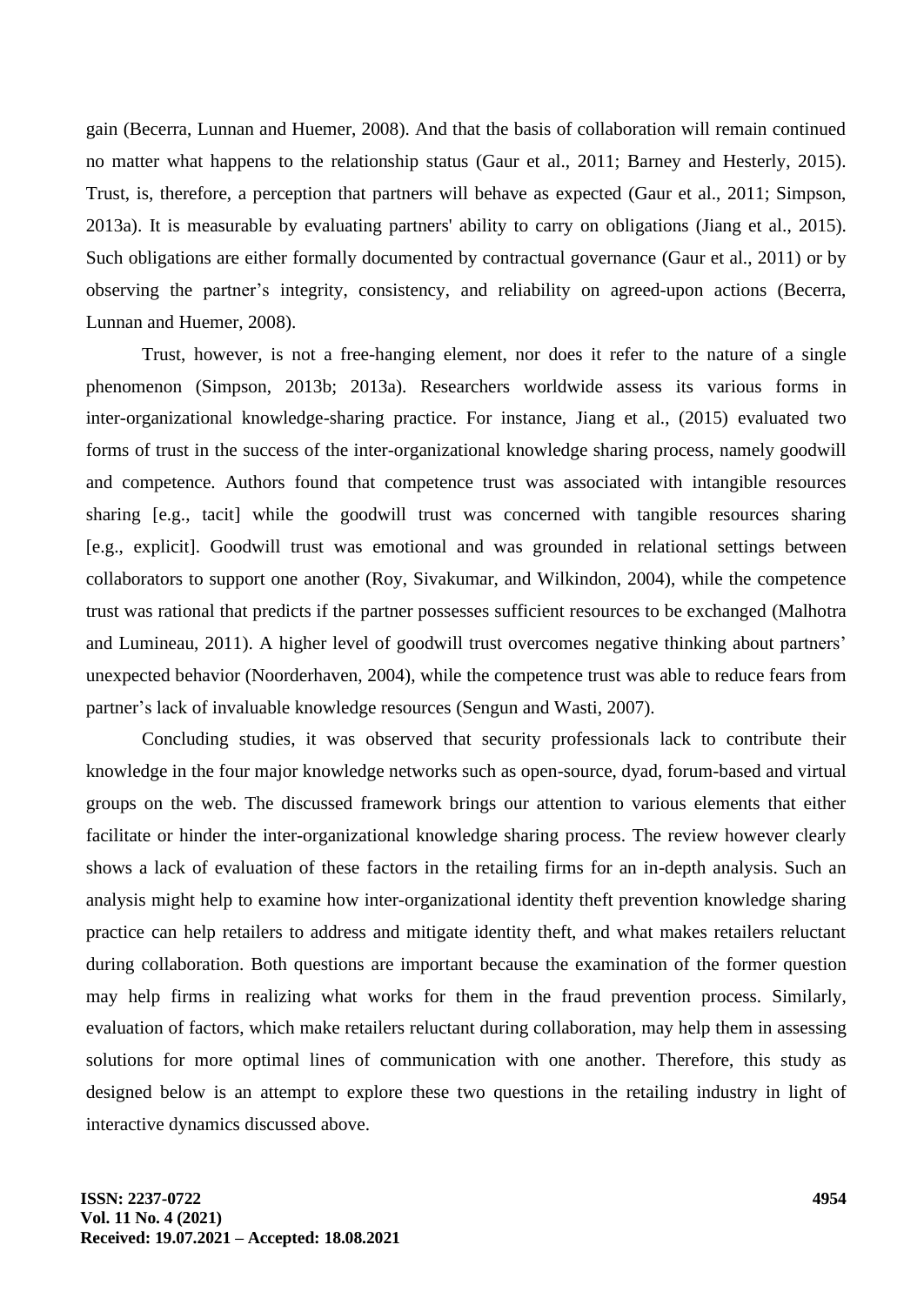### **3. Methodology**

### **UK Retailing - The Field of Study**

Online retailing is the fastest growing business in entire Europe. UK retailing however is considered as Europe's leading online shopping economy (Khan, 2015). UK retailing is the world's third-largest e-commerce industry (Statista, 2018). It is also fourth-most victimized channel after the United States, Australia, and Canada in identity theft and related crimes (Trustwave, 2013, p. 9). UK retailers consider information security as a priority because of highest victimization rate. Nearly 82 percent of identity crimes were committed in the UK via online mechanism (Cifas, 2015), and six million identity frauds happened only in England and Wales (Office for the National Statistics, 2016). The design of this study, therefore, focused on firms that reside in the UK since they are in a better position to provide useful insights.

Qualitative inquiry (e.g., case study, ethnography) can be contextualized in various ways, such as social settings, professional settings of the organizations, or in this case, a retailing industry in the fraud prevention process (Silverman, 2005). A single case is likely to generate in-depth investigation (Mason and Leek, 2008, p. 779) and is appropriate design in the relational setting of the organizations (Becerra, Lunnan and Huemer, 2008). A single case can help theory building and is able to contribute a field that lacks empirical investigation (Peltokorpi, Nonaka and Kodama, 2007). Therefore, it is considered in the UK retailing organizations because they were appropriate knowledge networks in the fraud prevention process.

This paper includes data from three firms (ShoppingCo, PaymentCo and NetworkingCo) because of their relational view with one another. Names of the companies and participants were anonymized to ensure confidentiality and pseudonyms (e.g., Jon, Jackson, Sophie and Ben) were assigned to participants to hide their original identities. Description of the companies given in the next section and their relational setting are outlined in Figure 2.

#### **Study Sample**

The sample of this study was purposive because it considered the suitability of the research site (Miles, Huberman and Saldana, 2014; Newman, 2005). However, convincing participants was the biggest challenge, due to the complexity of the topic, operational engagement of the participants, and managerial concerns. The following comment from a participant of this study shows how critical the data of the fraud prevention process was and how difficult was it to convince participants in this line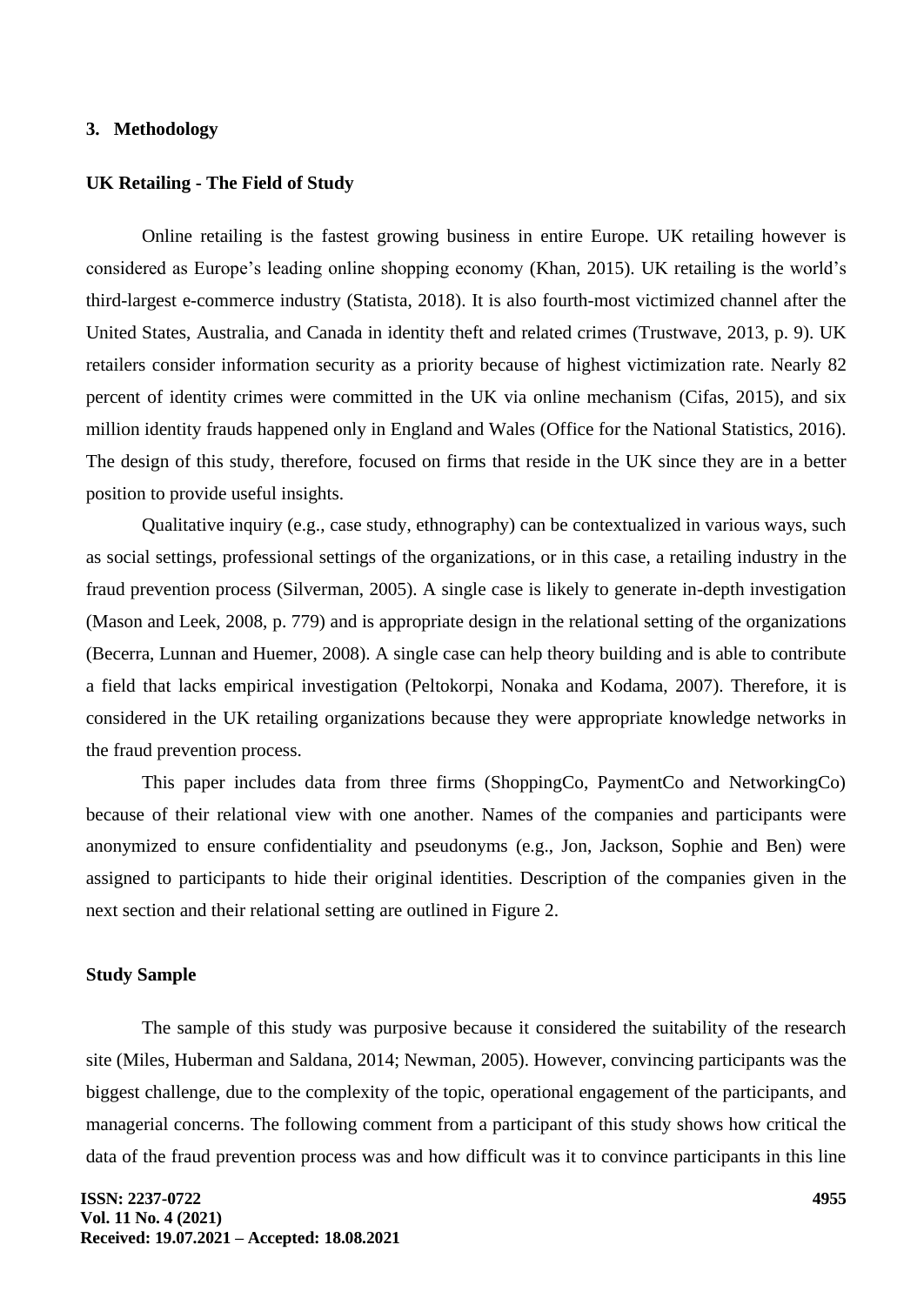of inquiry "*Apology I was a bit wag, because, I had not been actually given background or any detail. As you can appreciate the sensitivity we do as a department. But that's fine. Do what you need to do*" [ShoppingCo.Debra]. Concerning these challenges, we used Saunders, Thornhill and Lewis's (2015, p. 378) advise approaching the managers (persons in-charge). One page description of the project, which dictated how topic was related to participants' current role and responsibility, was attached with invitation letter. This is because managers are more likely to agree if the study topic is interesting (Easterby-Smith, Thorpe, and Jackson, 2012).

In ShoppingCo, we approached the head of security operations and recorded 18 audiotapes from April 2014 to May 2015. Jon's team in collaboration with police department performed covert security operations to track identity thieves. Jon snowballed us to his three field-based security managers Bram, Sam and Greg. They were responsible for producing legal shreds of evidence to present to the court. Jon's team had three computer-based analysts, Lyn, Ronny and Adie who supported field-based officers in online evidence. Thus, in Jon's team, seven members were interviewed. Jon snowballed us to fraud department where interviews were conducted with Debra and Mandy, the fraud prevention managers. They provided their three fraud prevention advisers, Drew, Fran and Bella for further exploration. Insights from Carl, the head of physical security department were also collected. Freddy, in ShoppingCo was manager for training information security staff. His insights were also useful. Celia was a member from the compliance department who audited third parties how they keep ShoppingCo's information systems. And Pat was from IT department to check how internal members used an internal information system. Therefore, they were also interviewed. Field visit with ShoppingCo was concluded with two practical briefings. In the first briefing, the use of cutting-edge technology was discussed how it prevented identity theft. A group, which performed covert security operations, concluded field visit in ShoppingCo by showing an onsite example of covert security operations. Mostly, managers and related senior officials were able to communicate with peers in other firms. Informants in these positions provided rich information for nearly 2 hours of audiotape recordings. Some security officials (e.g., Lyn, Pat and Celia) shown lack of collaboration with peers in other firms, therefore, they hardly interviewed about an hour, as they were unable to comment on inter-organizational knowledge-sharing practice.

Access to PaymentCo and NetworkingCo was gained through LinkedIn social networking site. In PaymentCo, we conducted three interviews from February 2015 to April 2015; each ranged 2 hours of audiotape recording. PaymentCo also provided two internal documents that show how external knowledge explored at conferences was turned into useful form to benefit the company. Jackson was the first interviewee in PaymentCo at senior management position in fraud and risk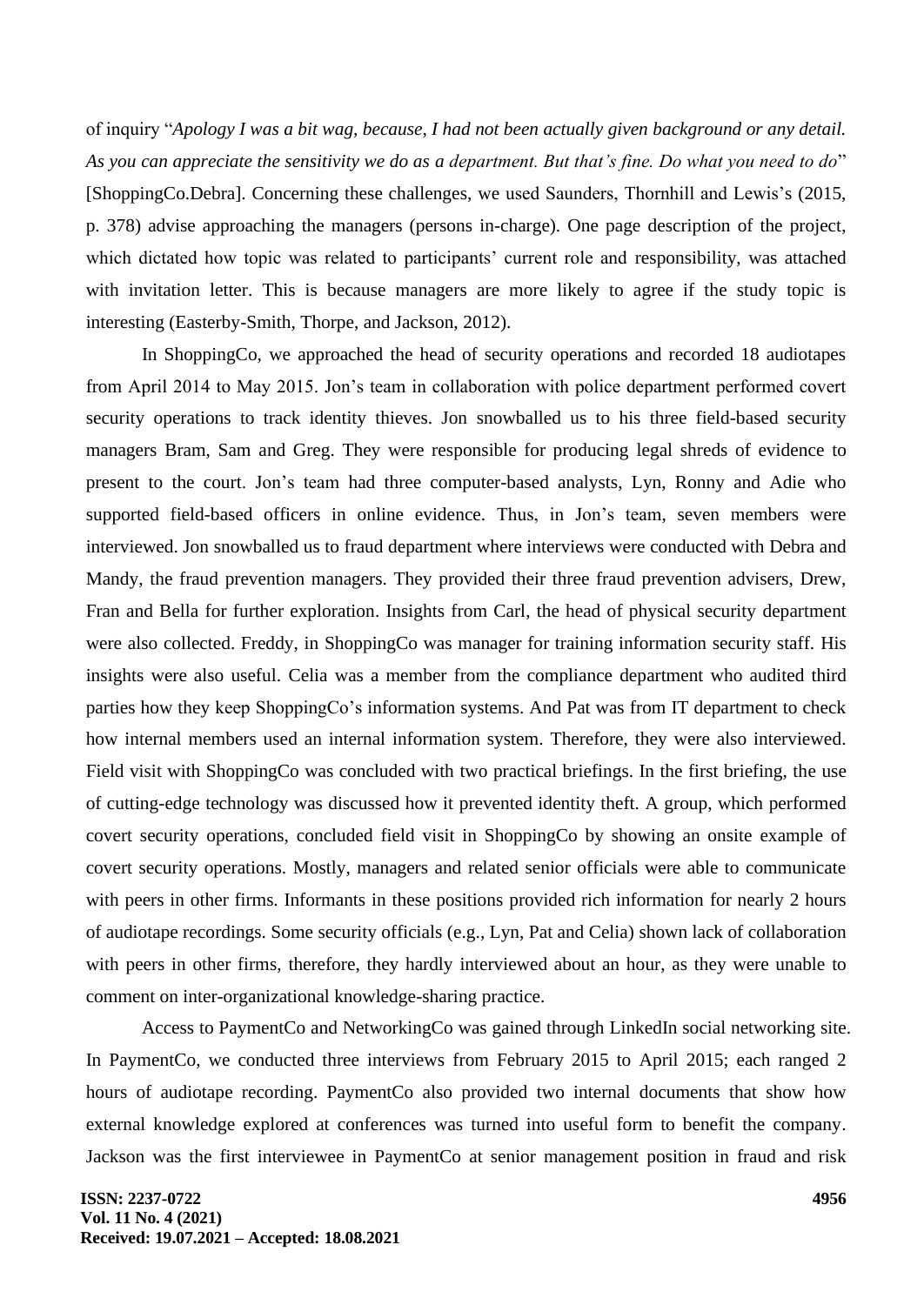department. We then interviewed compliance manager, Pon, and ended data collection in PaymentCo due to accessibility reasons and explored final insights from Fredrick, the director of card services.

NetworkingCo provided two informants and two internal reviews, which were internally communicated with member firms. Sophie was a deputy head for financial crimes, and Ben was a financial crime intelligence manager. We interviewed only two officials in this company on same day in May 2015, each with 2 hours of audiotape recording. The nature of the company was sufficiently discussed and informants provided useful insights on how inter-organizational identity theft prevention knowledge relationship provided timely and useful information to the firms, and what difficulties were faced by the informants during collaboration.

# **Interview Protocol**

Table 2 is a sample of interview protocol. We based on semi-structured interview design because of its benefit on structured and unstructured design. Unstructured interview talk has no limits, while the structured interview cannot help in getting new insights because of fixed nature of themes (Saunders, Thornhill and Lewis, 2015). A combination of two allowed us in exploring data within interactive dynamics of the organizations and the research questions mentioned above. We also keep ourselves open to new emerging relationships addressed by the informants such as police and retailers' relationship in the fraud prevention process (see Figure 2).

Table 2 outlines questions, sources, and rationale behind an inquiry. We considered interview design to cover one-to-one interaction with participants because of its benefit over a group interview. A group interview was able to save time, however, it was unable to facilitate exploration of participants' perceptions, understandings and experiences (Ryan, Coughlan and Cronin, 2009, p. 309). The participants might not be able to talk freely in front of their colleagues. Additionally, we might not be able to get number of participants under one roof since retailing was the busy industry.

We initiated interviews with simple questions to provide interviewees comfortable environment. These questions focused on their roles and responsibilities. However, this is not included in the sample questions (Table 2). We used various synonymous and tried to apply business-oriented terminologies to help respondents' understanding. For instance, rather than knowledge, we used best practice, skill and expertise.

Interview protocol design considered inter-organizational dynamic components mentioned in Figure 1. The first set of questions as can see from Table 2 concentrates inter-organizational knowledge sharing relationships. Thereby we evaluated nature of knowledge networks used by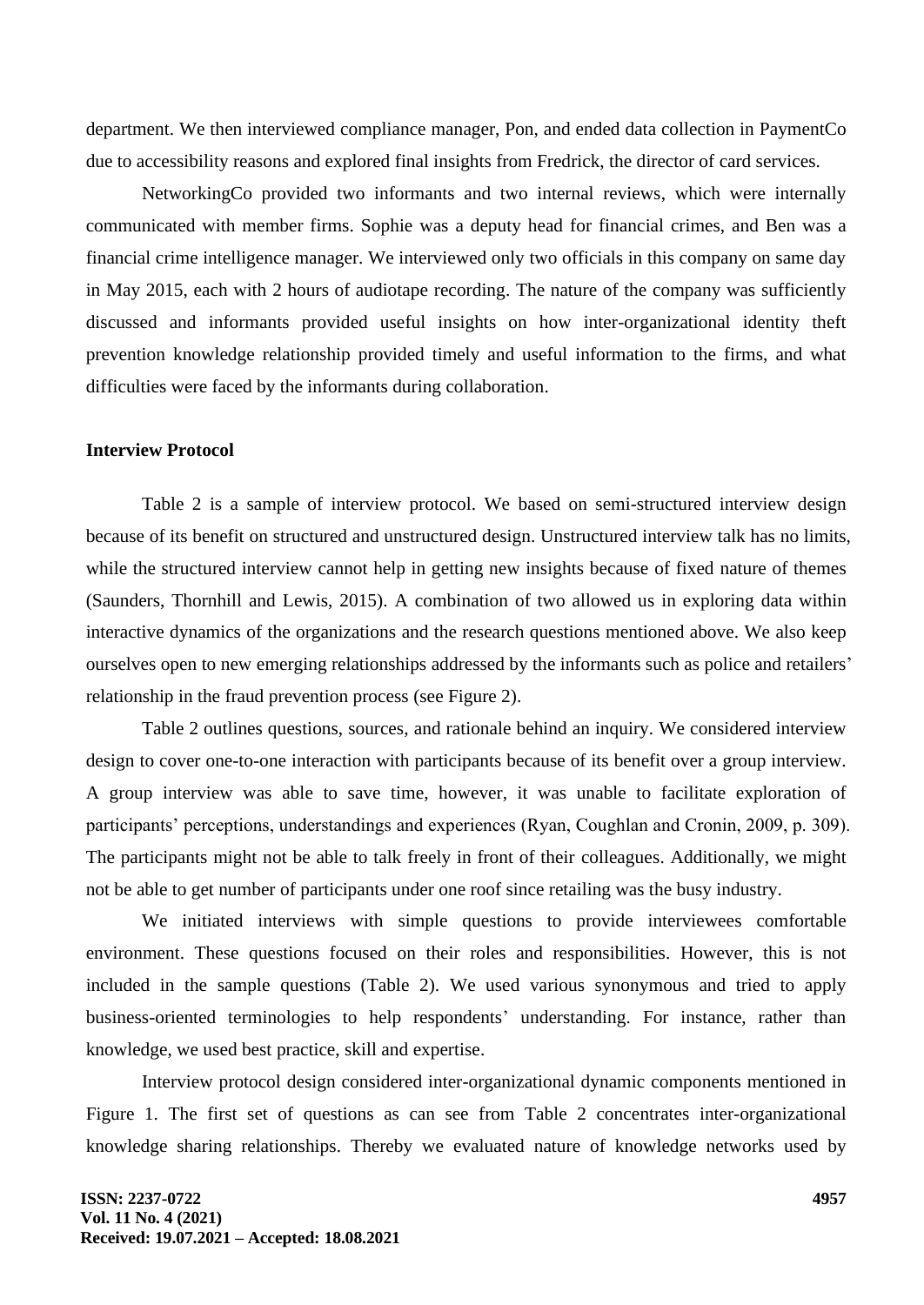informants to exchange knowledge with one another. This set of questions assisted us in exploring kind of structures and mechanisms used. This set of questions also supported exploration of trust and risk implicitly when we asked participants how often they use the network and why. Then trust and risk of the companies were explored as highlights second set of questions. We inquired from participants whether they use sensitive information during collaboration, or they need permission from their line managers before exchange any detail with their partners. A final set of questions addresses power and powerlessness of the informants with conclusion of addressed barriers and solutions.

Table 2 - Sample of Interview Instruments

| <b>Questions</b>                                                                                                                                                                                                                                                                                                                                                                                                                                                                                                                                                                                                                                                                                                                                                                          | <b>Rationale</b>                                                                                                                  | <b>Source</b>                                                                                                        |
|-------------------------------------------------------------------------------------------------------------------------------------------------------------------------------------------------------------------------------------------------------------------------------------------------------------------------------------------------------------------------------------------------------------------------------------------------------------------------------------------------------------------------------------------------------------------------------------------------------------------------------------------------------------------------------------------------------------------------------------------------------------------------------------------|-----------------------------------------------------------------------------------------------------------------------------------|----------------------------------------------------------------------------------------------------------------------|
| Have you been provided membership with any<br>professional community such as ISF or IT-ISAC<br>security forums? How useful do you think these<br>forums are to enhance your fraud prevention<br>skills? Are you registered on any other virtual<br>community to extract current trends on identity<br>theft such as information system security<br>association, LinkedIn security group, and society<br>of information risk analysts? How often do you<br>share your knowledge through email, SharePoint,<br>blogs, video conferencing and why? Do you share<br>any white paper, industry specific magazine, or<br>newsletter with each other? Do you use<br>interpersonal interaction, social gathering,<br>organized meetings, presentations, reports to<br>exchange knowledge and why? | To explore nature of<br>networks in exchange<br>relationship                                                                      | (Liu, Ji and Mookerjee,<br>2011; Tamjidyamcholo et<br>al., 2014)                                                     |
| Would you consider any information that you<br>share with other organization to be sensitive? Do<br>you need permission from your line manager<br>before you share anything with other<br>organizations? Do you trust the knowledge shared<br>by your peer is useful?                                                                                                                                                                                                                                                                                                                                                                                                                                                                                                                     | To assess level of trust and<br>associated risks in the<br>knowledge network                                                      | (Majchrzak and Jarvenpaa,<br>2004; Easterby-Smith,<br>Lyles and Tsang, 2008;<br>Becerra, Lunnan and<br>Huemer, 2008) |
| How do you feel about your overall experience of<br>knowledge sharing process? Would you like to<br>have more open lines of communication with<br>people in other organizations? What factors might<br>prevent this from happening? Is there anything<br>that you can do to overcome those barriers?                                                                                                                                                                                                                                                                                                                                                                                                                                                                                      | To assess their own view<br>of situation and their<br>feelings of power<br>(powerlessness) about the<br>knowledge sharing process | Authors                                                                                                              |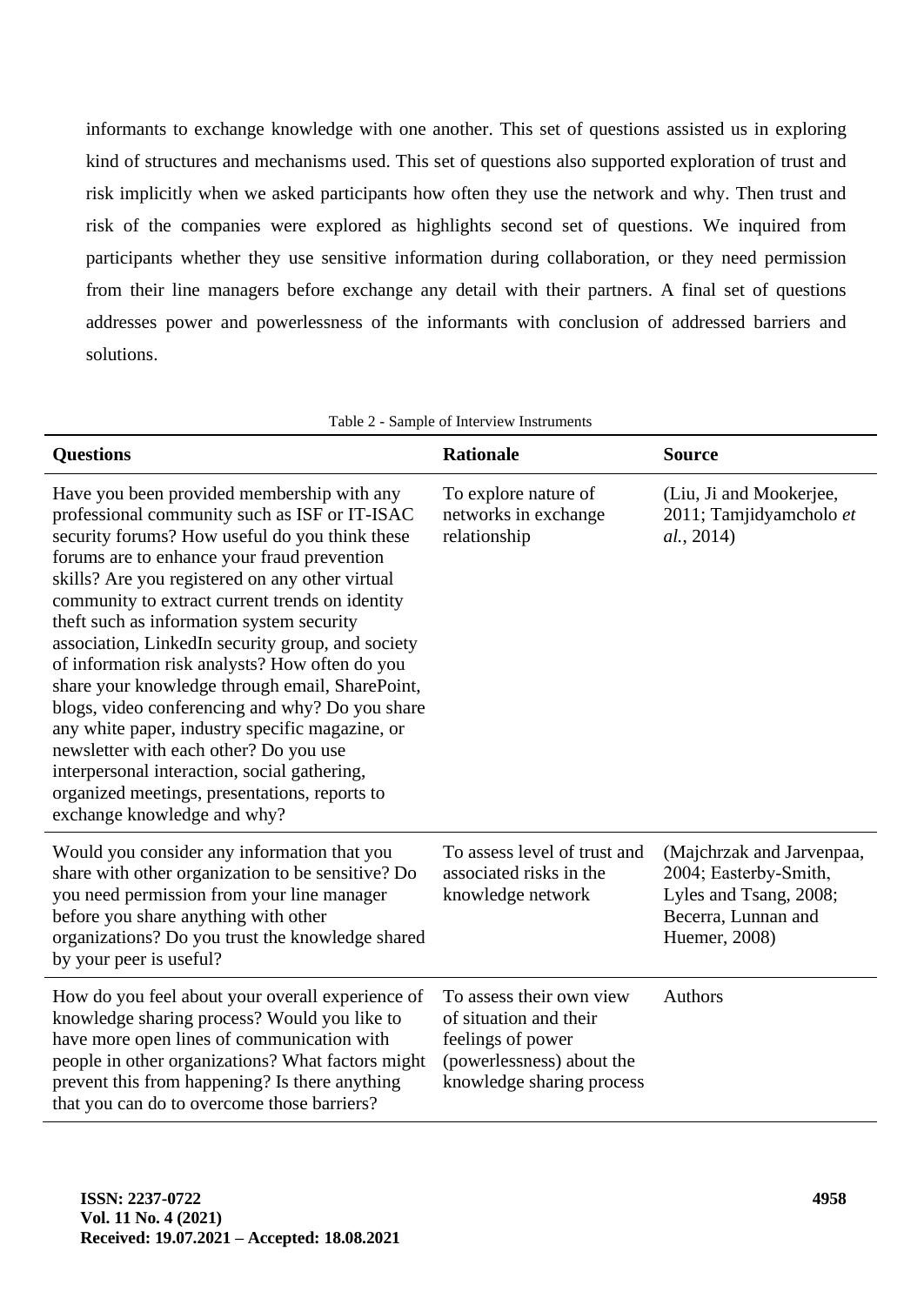### **Data Analysis**

A total of 23 interviews and 13 internal documents were collected from ShoppingCo, PaymentCo, and NetworkingCo. We used Nvivo-10 software package to support analysis process. Nvivo-10 provided audiotape transcription facility and automated code generation. We added data to Nvivo-10 project and themes were created by following outlined interactive dynamics discussed in Table 2 in assigning codes. However, codes cannot be used as if they are end results (Yin, 2009). A minimum condition of a case study based research depends on verbatim records (Yin, 2009) such as considering how text speaks (Smythe et al., 2008, p. 1389). This in-depth analysis allowed us in identifying new emerging themes including police-retailers' relationship (see Figure 2). Therefore, new codes were also assigned to repetitive patterns of emerging themes. Transcript summaries, reflective diaries and self-memos were used to help interpretation (Saunders, Thornhill and Lewis, 2015). For more refined results, we also sent an analysis of the data to firms to confirm whether their insights were evaluated accurately. A final reporting of results followed research questions how inter-organizational identity theft prevention knowledge relationship can help retailers to address and mitigate identity theft, and what makes retailers reluctant during collaboration. We have also added the emerging elements such as police-retailers' collaboration in combating identity theft.

### **4. Case and its Findings**

### **Background of the Case**

Retailing industry in the United Kingdom has undergone significant changes over past decade from a conventional method of trading to online sale. Most retailers were reluctant to use Internet technologies and have been using the traditional style of "bricks and mortar" outlets (Marciniak and Bruce, 2004, p. 368). However, this conventional method still exists; online retailing is growing rapidly as an easier means of supporting business activities (MarketLine, 2015). Statista (2018) has shown a dramatic increase in online shoppers. It identifies eighty percent of Internet users who shopped online. Consumers welcome online shopping because of reduction in prices due to reduced cost of high-street stores. Additionally, they were able to shop anywhere, anytime without being constraints of timing and location.

Due to consumers' vast preference of online shopping, most conventional retailers in the UK are using online mechanisms to supplement their traditional ways of trading, and ShoppingCo is one among them. ShoppingCo, mentioned in Figure 2, is a knowledge-intensive firm due to nature of its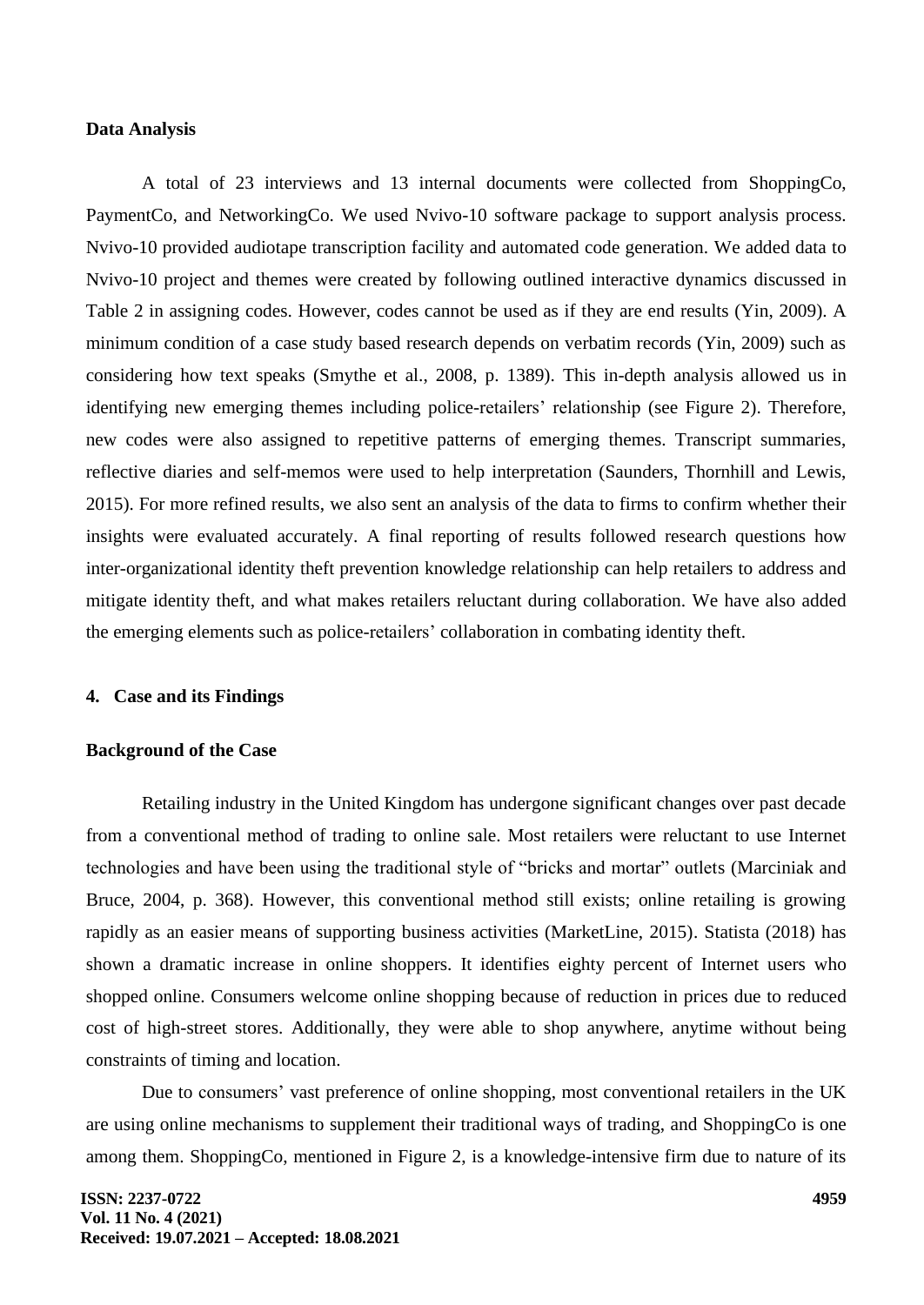work. Its multi-brand retail outlets engaged 4000 to 5000 staff members. It offered customers incentives through its scheme of buy now and pay latter. This credit sale affected it extensively making it vulnerable to identity thieves. Similarly, PaymentCo, group incorporation, sold online payment systems to companies like ShoppingCo and both share risk together. However, inclusion of NetworkingCo in this study was based on the nature of its work. It was not a retailer as such, because it did not sell products. Rather, it facilitated retailers with fraud prevention knowledge to overcome identity theft. It is also working in collaboration with various retailers and law enforcement agencies. Hence, NetworkingCo was able to see dynamics of various retailing organizations and law enforcement departments in the fraud prevention process.



Figure 2 - Inter-organizational Fraud Prevention Process in the Retailing Organizations

Figure 2 summarizes relationships explored from UK retail companies. ShoppingCo and PaymentCo connect with each other through NetworkingCo for fraud prevention knowledge. They also had a direct relationship with one another. ShoppingCo, a core retailer, which sold products and services directly to the end customers, bought selling system from PaymentCo. However, PaymentCo was an intermediate retailer which connects retailers and the banks to fulfill online transaction. Jackson [PaymentCo] highlights this relationship and shared risk from identity theft as follows "*We set up payment pages for the merchants. When a shopper goes to the website and says okay I like that pair of shoe and checks-out. That checkout then takes them to the payment page. They would then know the card details. PaymentCo process the information and sends it to the shopper's Card Company or bank. The card company would come back to PaymentCo to confirm, and [if we] say yes*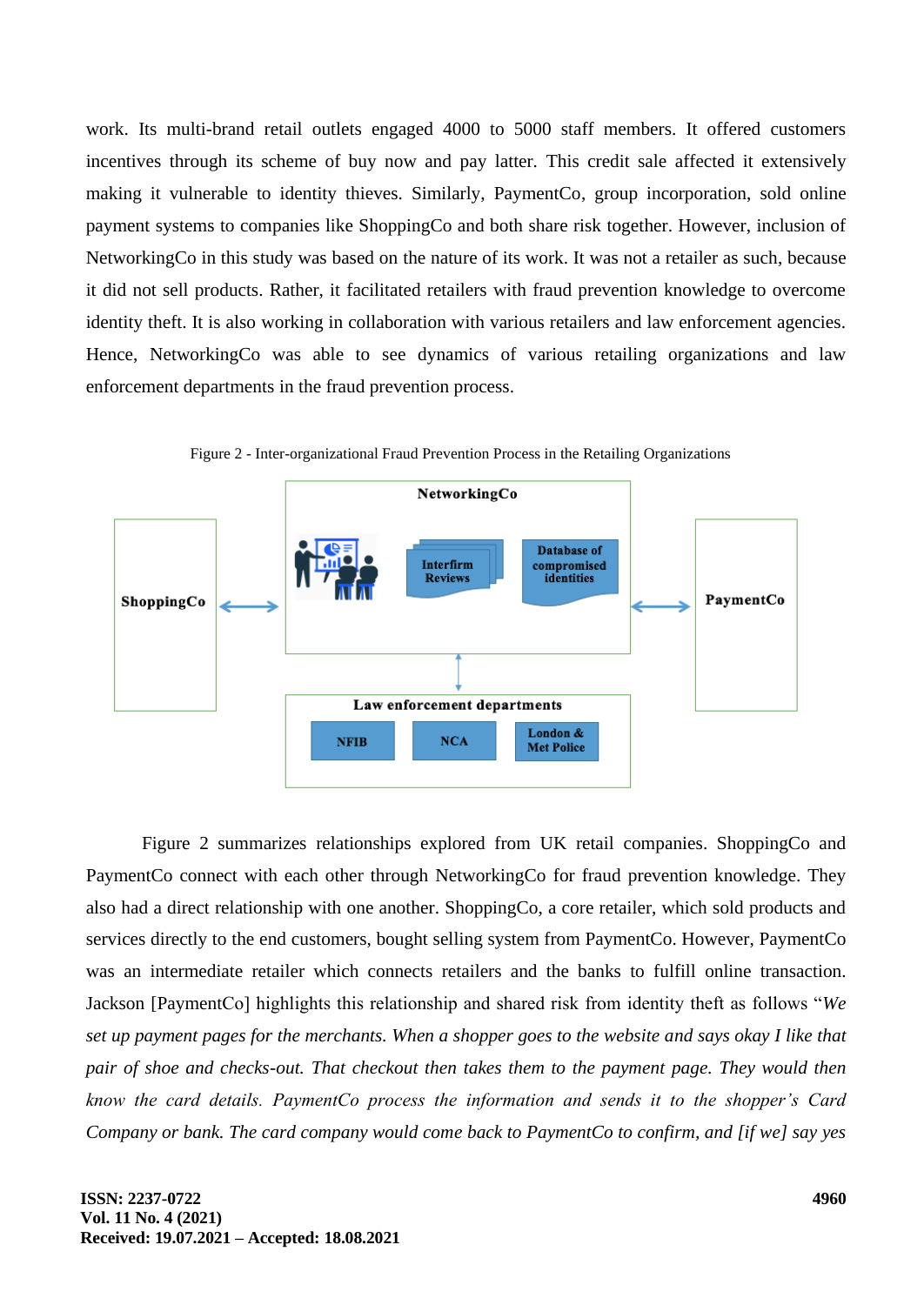*we know them, they are then authorized. If it is not [authorized], we will then send this information back to the shoe retailer. Now say for example this shoe retailer was having financial problems. They could not fulfil the orders. [Or] They could not ship the goods, and then the person who placed the order will contact the card company and request the chargeback. Now if there is not enough money on retailers' accounts, then PaymentCo could essentially bare that loss. So, say for example there are hundred transactions for the one hundred pounds - there is potential loss*."

During analysis, we have discovered various other emerging relationships of retailing organizations such as retailers' relationship with law enforcement agencies (e.g., National Fraud Intelligence Bureau (NFIB), National Crime Agency (NCA), London and Metropolitan Police. Therefore, their relationships were also considered in the findings. First we will discuss how inter-organizational identity theft prevention knowledge relationships can help retailers to address and mitigate identity theft and then will examine what factors hinder their collaboration. In the last we will highlight an unknown side of prevention collaboration, the police and retailers' relationship in combating identity theft. Gap in their collaboration, and enhancement of their lines communication will be discussed.

# **How Inter-organizational Identity Theft Prevention Knowledge Relationships Help Retailers to Address and Mitigate Identity Theft?**

Despite strong relationship with one another, retailers failed to communicate directly for fraud prevention knowledge. They used NetworkingCo as an intermediate channel to exchange knowledge as can see in Figure 2. We have evaluated three inter-organizational knowledge-sharing practices of the retailing industry via NetworkingCo. Firstly, a comprehensive database of compromised identities shared centrally by the member firms to spread know-who. They were able to flag fraudulent person by checking prior compromised cases. They were also able to store their own fraudulent orders. This practice secured retailers products worth million pounds, and Bella [ShoppingCo] reveals usefulness of this interaction with member organizations as "*We have dealing with other members of NetworkingCo, the members of the bank security [for instance] calls us, querying about the information that we have loaded onto NetworkingCo's [database regarding] why we have filed that person and then they will deal with their customer*". This database of compromised identities provides retailers an opportunity to interact with one another and exchange information on fraudulent cases. Based on information from supplied from partner, other retailers were able to make decision whether to pass an order or not. Thus, they were able to address and mitigate an identity theft.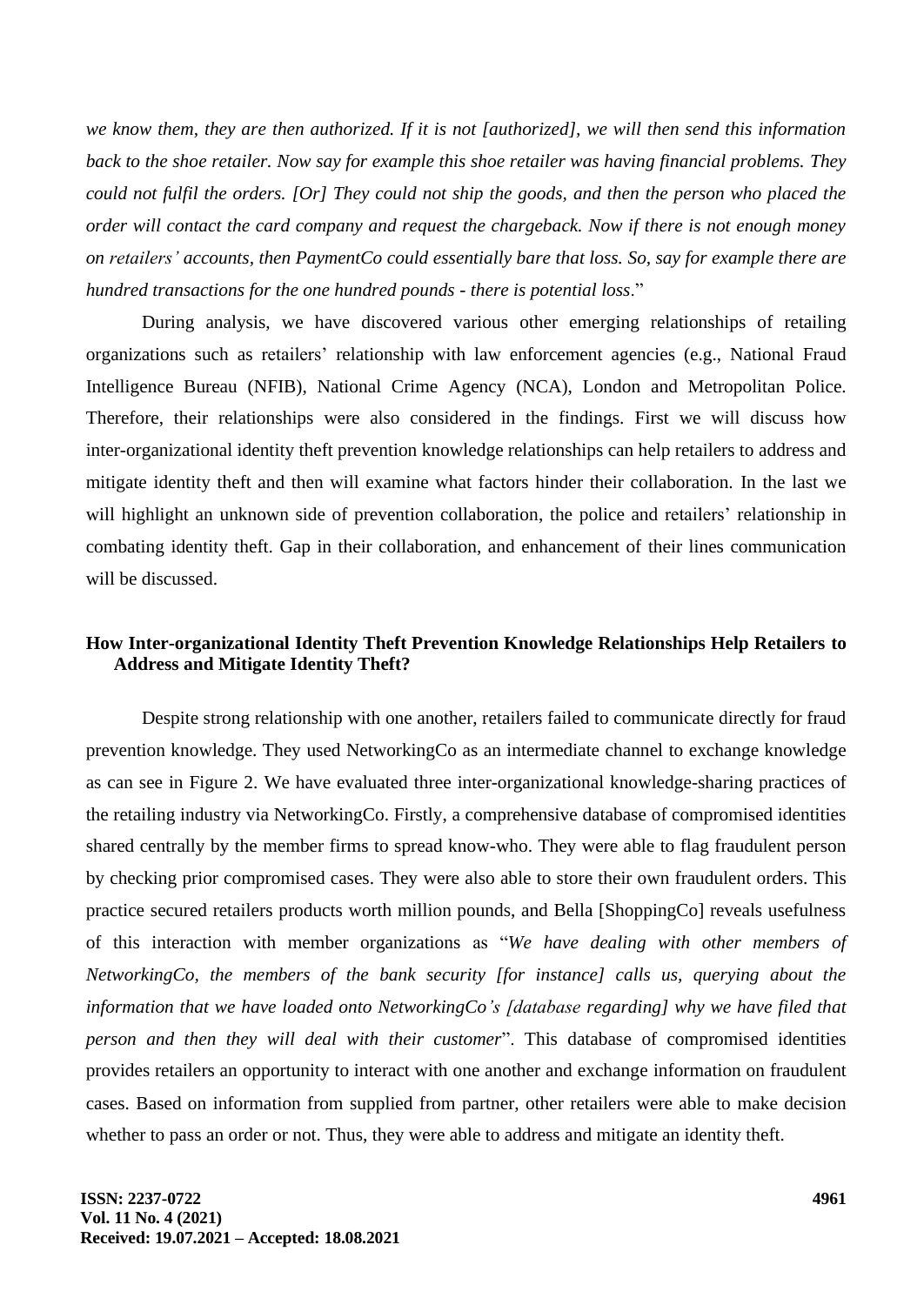Secondly, NetworkingCo circulates quarterly inter-firm reviews to spread knowledge about why a fraud was committed. This mechanism allowed other firms to apply proactive measures when they identify similar kind of flag in their orders. What happened was a member of staff e.g., Ben [NetworkingCo] collects information from several law enforcement departments (e.g., NFIB, NCA, and London and Metropolitan police force). From those details are then used to produce an inter-organizational review. Reviews are then shared with all member organizations, so that they can proactively prevent identity theft. Ben [NetworkingCo] highlights this process and its importance as follows "*I have got an operational lead for NetworkingCo's engagement with Law Enforcement departments. And the purpose of that is to try and obtain intelligence, basically on how fraudsters do what they do and why. So, that we can turn it into something useful form that members can use to prevent frauds*". NetworkingCo's reviews (e.g., NetworkingCo.Doc1, 2014; NetworkingCo.Doc2, 2015) were examples of their quarterly inter-organizational reports.

Like NetworkingCo, PaymentCo also reported use of inter-organizational reviews. However, this time they create their own knowledge to share with internal members rather than using mixed up knowledge created over forums. Jackson [PaymentCo] produced "Retrieval Request Report" (e.g., PaymentCo.Doc1, 2014) which was an example of his documented experience of what he learned at "Merchant Risk Council". It was a conference basically organized by a forum like NetworkingCo where he participated as an attendee and documented his experience so that other members of his organization who were not able to go there could use it.

Thirdly, NetworkingCo hosts several events a year where retailers can exchange experiential knowledge with one another face-to-face. It organizes several conferences and inter-organizational meetings, quarterly and annually. Debra [ShoppingCo] showing her keen interest in NetworkingCo conferences emphasized that "*There were lots of common themes that have been discussed. How other organizations are tackling elements of what they are seeing. It was like an opportunity to see what other areas and issues they are facing and what can be done differently*". Similar kind of opinion was extracted from another participant who recommended inclusion of these events on regular basis as "*I do personally recommend these meetings quite often. I think they do add value. It puts things in perspectives. So, the issues that we are facing, obviously other organizations are facing similar things. And anything technical they are doing that we can learn from them, it does help*." [ShoppingCo.Mandy]. Both Debra and Mandy support implicitly Lopez and Esteves's (2013) reduction to security 'wheel re-invention' by highlighting importance of practices their peers are applying. The respondents emphasized their keen interest on peers' different ways of dealing identity theft. In consistent with Mitchel et al., (2014, p. 2198), these statements support the view that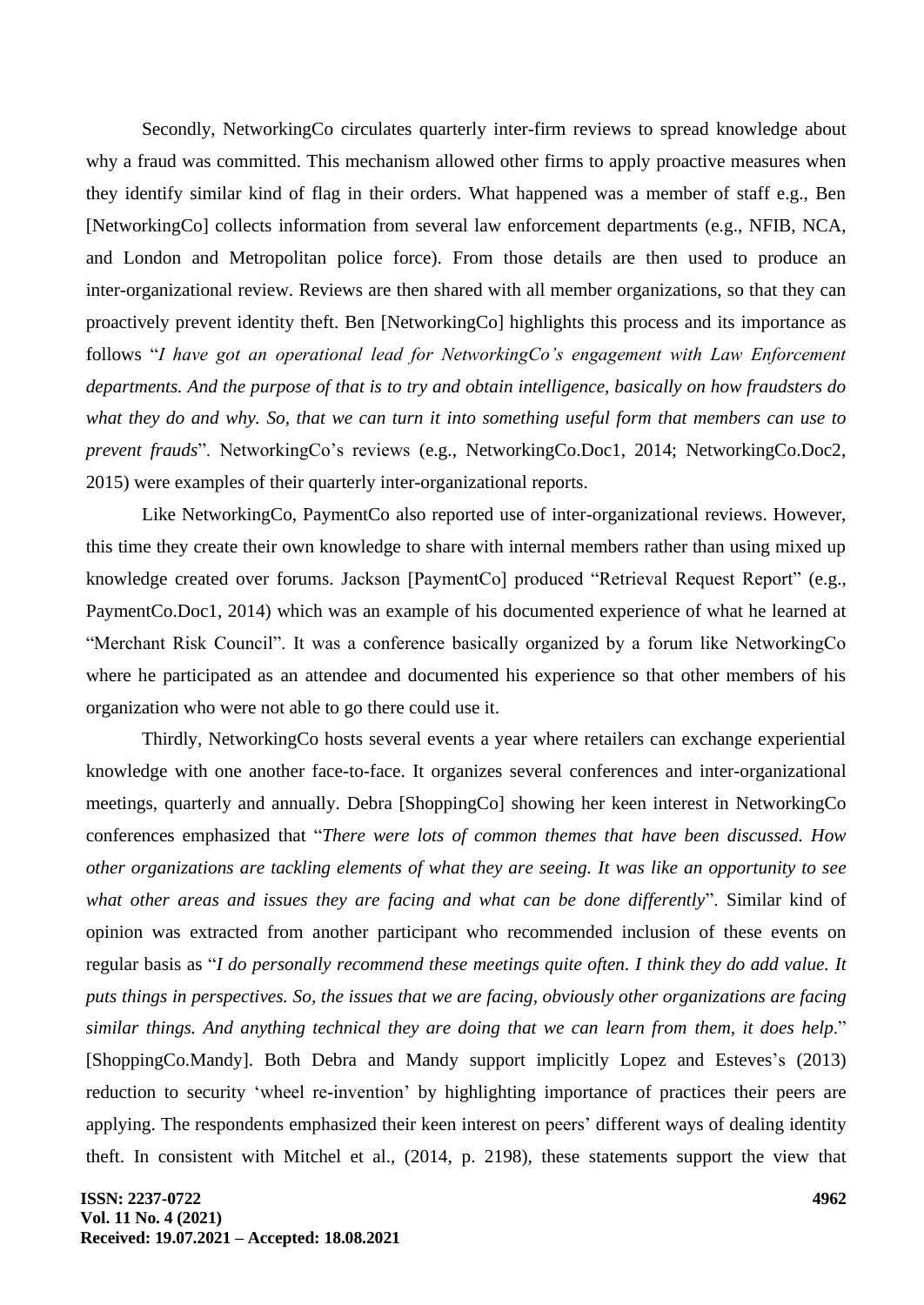organizations with comparable goals were able to provide them useful technical knowledge for an efficient fraud prevention process.

NetworkingCo divides conferences and meetings into two major groups such as business sector working parties and fraud-intelligence. Former was sector-specific, while the latter was cross sector. Former is an opportunity for firms who are offering same kinds of goods and services to discuss same set of frauds. However, in the latter approach, it gives chance to the member organizations to interact with a wider audience. We asked participants what kind of benefits they have found in cross sector interaction since it was based on wider audience. Greg [ShoppingCo] commented, "*The conferences or the meetings that I go to, sometime it has nothing to do with retail frauds. So, if I'm listening to somebody from the mortgage company talking about how somebody was defrauding the mortgage system by living in a second house instead of rented out to somebody to get a more favorable mortgage. That is never going to impact on our retail business... However, when I hear the CompetitorCo have had somebody's credit cards been hit by certain credit card numbers, that's really important*". This statement discusses two distinct elements. First, it confirms Cohen and Levinthal's (1990) prior knowledge relatedness increases recipients' learning intent. Second, however, does this not emphasize that cross-sector meetings were useless?

Sector specific conferences increased value of the knowledge in information security professionals because of similar experiences. Why retailers used cross-sector meeting at NetworkingCo was because they can access wider audience. Figure 2 shows that NetworkingCo invites public sector organizations and members from law enforcement agencies. They can access them on these meetings. Retailers' relationship with law enforcements, especially with police department is considered which highlights why they need to access them on conferences. We will come back to this relationship.

### **What Makes Retailers Reluctant during Collaboration?**

We have mentioned barrier to inter-organizational knowledge sharing process in three major relationships that retailers used frequently. First, a NetworkingCo relationship, as mentioned above, was an effective communication for inter-organizational knowledge sharing process. However, despite its usage, NetworkingCo also faced many challenges from member firms and reciprocity was the major issue. We will discuss this in detail. Then, we will highlight what hinders dyad relationship in exchange of inter-organizational knowledge that may help them to prevent identity theft. We will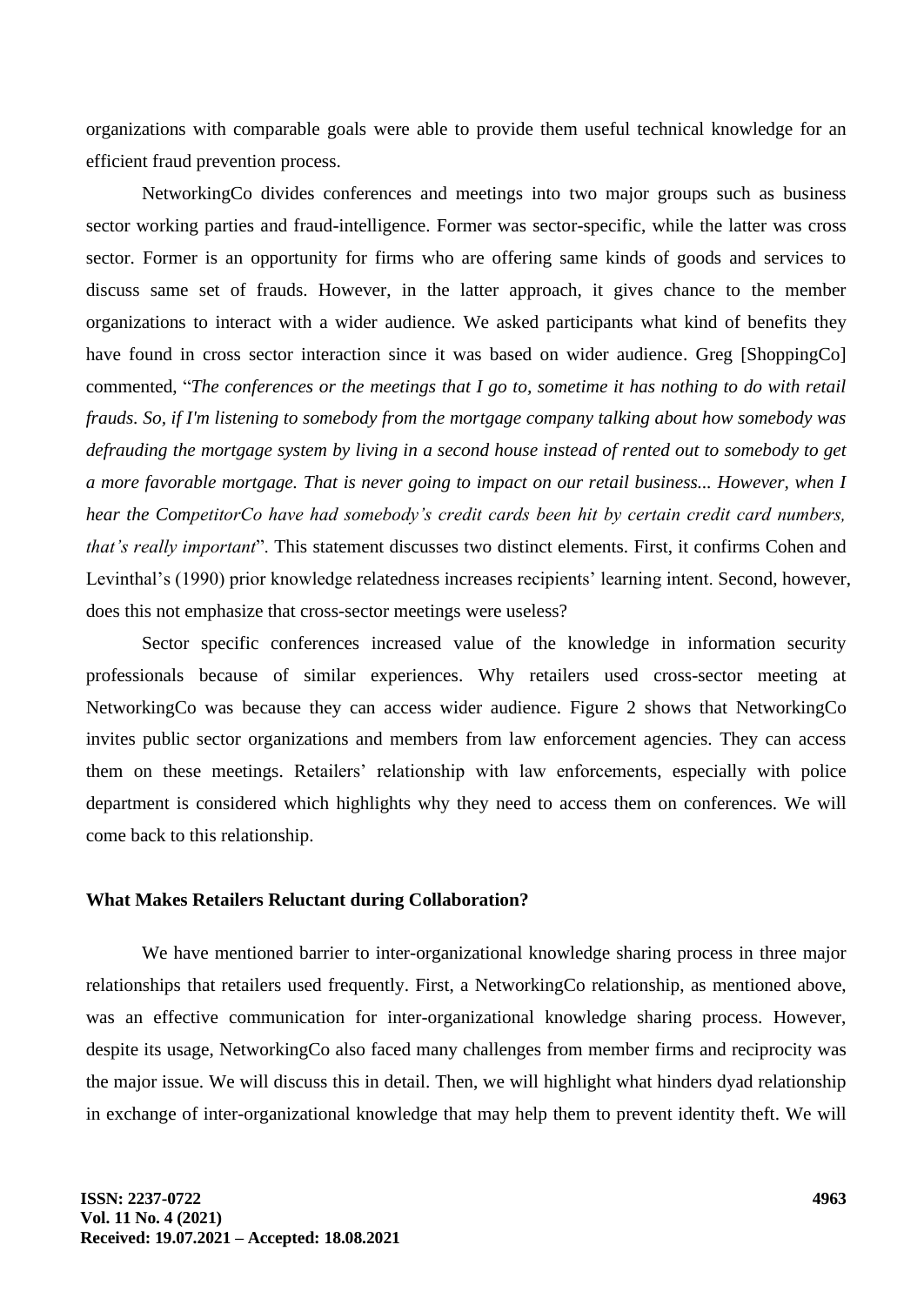conclude barriers to inter-organizational knowledge sharing process by highlighting retailers' lack of trust on virtual groups on the web.

# **Knowledge Power as Barrier**

Even though fraud was common issue, retailers found reluctant to open their doors of collaboration to other firms due to lack of general trust. Trust was not a major issue in the NetworkingCo relationship, however, reciprocity was. Quality of knowledge was regulated by contractual governance and grading system. Lack of reciprocity was explicitly evident by a participant who stated that "*I appreciate what you really concern is, if we have information intelligence, we should pass that intelligence to other businesses. However, people guard their data and hide their data protection. All our data goes into NetworkingCo's [database]… A lot of other businesses also use NetworkingCo. However, very little comes out from other sides*" [ShoppingCo.Jon]. This statement implicitly weakens donor's motivation due to unequal contribution from the partners. This statement is an inquiry from researchers that why should I share my knowledge with the firm that is hiding its practice from my company.

Reciprocity concern was also found in other participants implicitly who feared that a subordinate partner might not be in position to provide them quality knowledge. Sam [Shopping.Co] stated by laughing at a subordinate firm "*In the security world if there are many groups like ShoppingCo, more security department like ShoppingCo, it will be very easy to start having a proper collaboration. There is another company similar to ours. They have only one man who covers the whole country [Laughs]*" [ShoppingCo.Sam]. This statement supports Easterby-Smith, Lyles and Tsang's (2008) argument that a firm, which perceives itself in highest rank, will behave differently. ShoppingCo perceived itself a competent organization. Consequently, it offered negative reactions to the knowledge sharing activities. While PaymentCo offered, a positive response to knowledge sharing activities because it did not considered itself in learning race in the fraud prevention process as "*You all are essentially working towards a same goal. You are trying to stop fraudsters out there, and fraudulent merchants. Any exchange of detail is helpful, because the reality is that, if fraudsters could hit PaymentCo, they can hit ShoppingCo too. I think there is no point of hiding information when it comes to fraud*." [PaymentCo. Jackson]

NetworkingCo was a reputable organization in the UK, especially in fraud prevention knowledge. They regulate trust through contractual governance. When a new retailer wants to be their member, it must follow undersigned obligations. Competence trust was regulated by a mechanism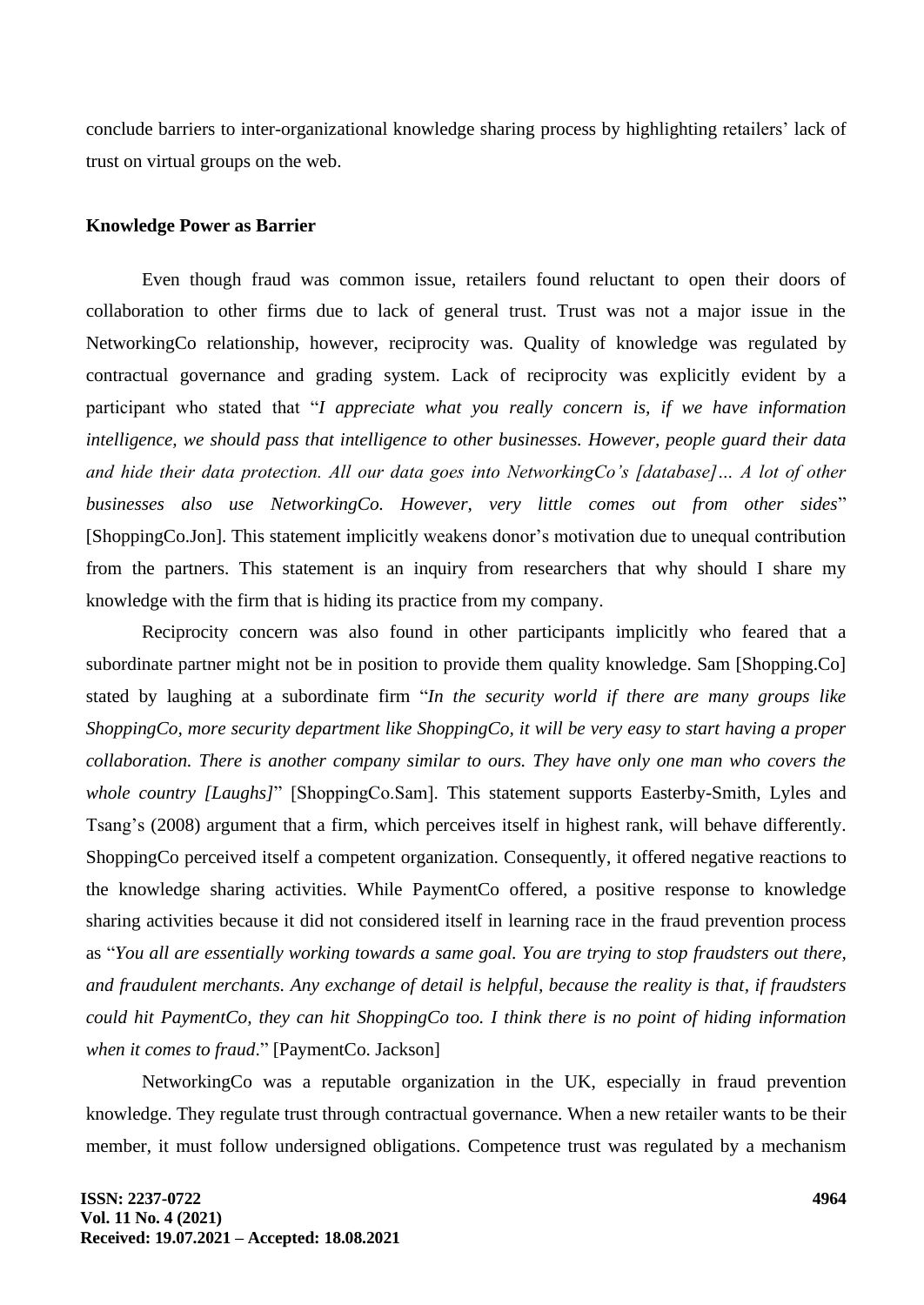which evaluates knowledge supplied by the member firms. For instance, on a question, how they deal issues of reciprocity from member organizations, Sophie [NetworkingCo] by giving example of a grading mechanism highlighted that "*It is used to be a process where they [the retailers] would be graded between sort of accomplished down service improvement. Or if we found that a member putting NetworkingCo and other organizations at risk by not having sufficient evidence to record the case to the database, then they will be considered as unsatisfactory of some description, and they would be immediately measured to put in place, to make sure they will then be brought up to an acceptable standard*". This statement shows that they evaluate their members on evidences they supply. Thus, they were able to handle reciprocity issues.

# **Sensitive and Confidential Data as Barrier**

This paper extracted widespread responses from participants about what makes them reluctant during collaboration via a dyad relationship. Use of sensitive and confidential data was one reason why retailers are not keen to share information. The study result also show that potential vulnerability from partner's action hindered donor's motivation in information sharing. Group which used sensitive and confidential information in the firm highlighted that "*The big stumbling block is that of data protection and protection of customers' details*" [ShoppingCo.Sam]. Similar concern was found at PaymentCo implicitly when a respondent highlighted hiding use of personal information of the retailers they deal with on regular basis during collaborations as follows "*When you are talking about fraud you could not give away information about the merchants, but you could talk about trends and you could talk about issues.*" [PaymentCo.Jackson]

Another participant who highlighted reputational risk argued, "*There is nothing going to be personal about it. But what we would not do is to make ourselves foolish either. There is reputational damage to take into consideration. You cannot go into open meetings with all your woes on the table. It will only be shared at official level and will only be shared with an association that is deemed safe*" [ShoppingCo.Freddy]. Individual members failed to comment on this question because they either had little or no active participation to interact with peers in other firms. Respondents highlighted lack of time "*I do not have time to follow up. Our business is usually quite intense. We have a lot of work to do in a short period... Our day is totally taken with business as usual*" [ShoppingCo.Pat], and availability of in-house training sessions "*You get training sessions in here all the time. If a new tool comes in, you get trained on it. So, you don't need to do anything else*" [ShoppingCo.Bella].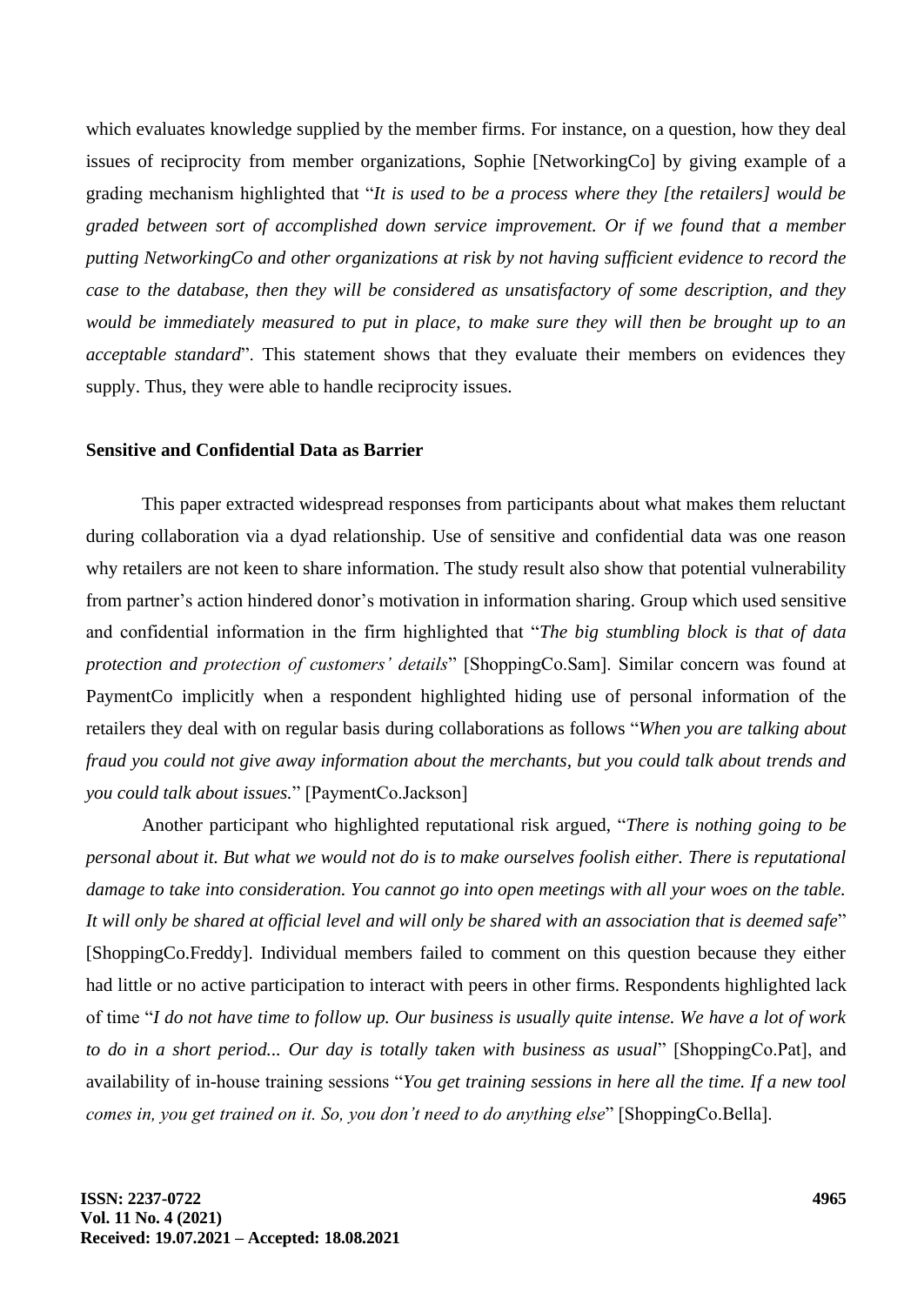### **Virtual Identity on the Web as Barrier**

Retailers have shown a complete lack of trust on virtual groups on web such as LinkedIn and Facebook. During literature review, it was observed that knowledge collaborators had lack of active participation from information security staff on information security group and anti-fraud expert group (Tamjidyamcholo et al., 2013; Tamjidyamcholo et al., 2014). To uncover what makes them reluctant on these groups we asked participants about their opinion of its use. Freddy [ShoppingCo] highlighted that "*I have never known anyone been declined from their membership. There are certain fraudsters and organized criminal wings sitting on these forums to listen to the best practice and procedures to get around it*". Through this statement, we can assume that people in information security, by their attitude, norms and investigative work, becomes detective. This nature consequently, makes them hard to trust people on the virtual groups. Since, fraudsters can impersonate other people to hide their identities; they might attack these groups by subscription.

However, regardless of the preference of the network, few participants shown trust on Twitter site for technical knowledge as highlights this statement "*I think twitter is quite useful tool for this type of industry. I do follow quite a few people in there, and they are purely risk based and fraud based people. I would be looking at that on daily basis to find what happens in the industry. In fact, I had an experience that somebody I follow on twitter was talking about certain experiences and the subject was interesting, then I certainly click on the link*." [PaymentCo.Jackson]"

### **Police and Retailers' Relationship in Combating Identity Theft**

Participants revealed explicitly by stating that dyad was not suitable knowledge sharing relationship to establish inter-organizational knowledge sharing process. They highlighted this by demanding use of police unit as their intermediate communicator "*The way forward is not Retail Company talking to Retail Company. The way forward is retail company is telling the police; the police are sharing it with other businesses. It should not be retail to retail*" [ShoppingCo.Greg].

Levering relationships from police was key theme emerged from our data. Majority of participants reported use of police unit. Preference of police force by the retailers to exchange knowledge with one another was twofold: First it had pattern to measure quality of identity cases. Police have identified what they have required to get involved in covert security operations in collaboration with retailers. Secondly, they can create a good reputation by showing them good evidences. Retailers may get more priority access from them in dealing their cases when they show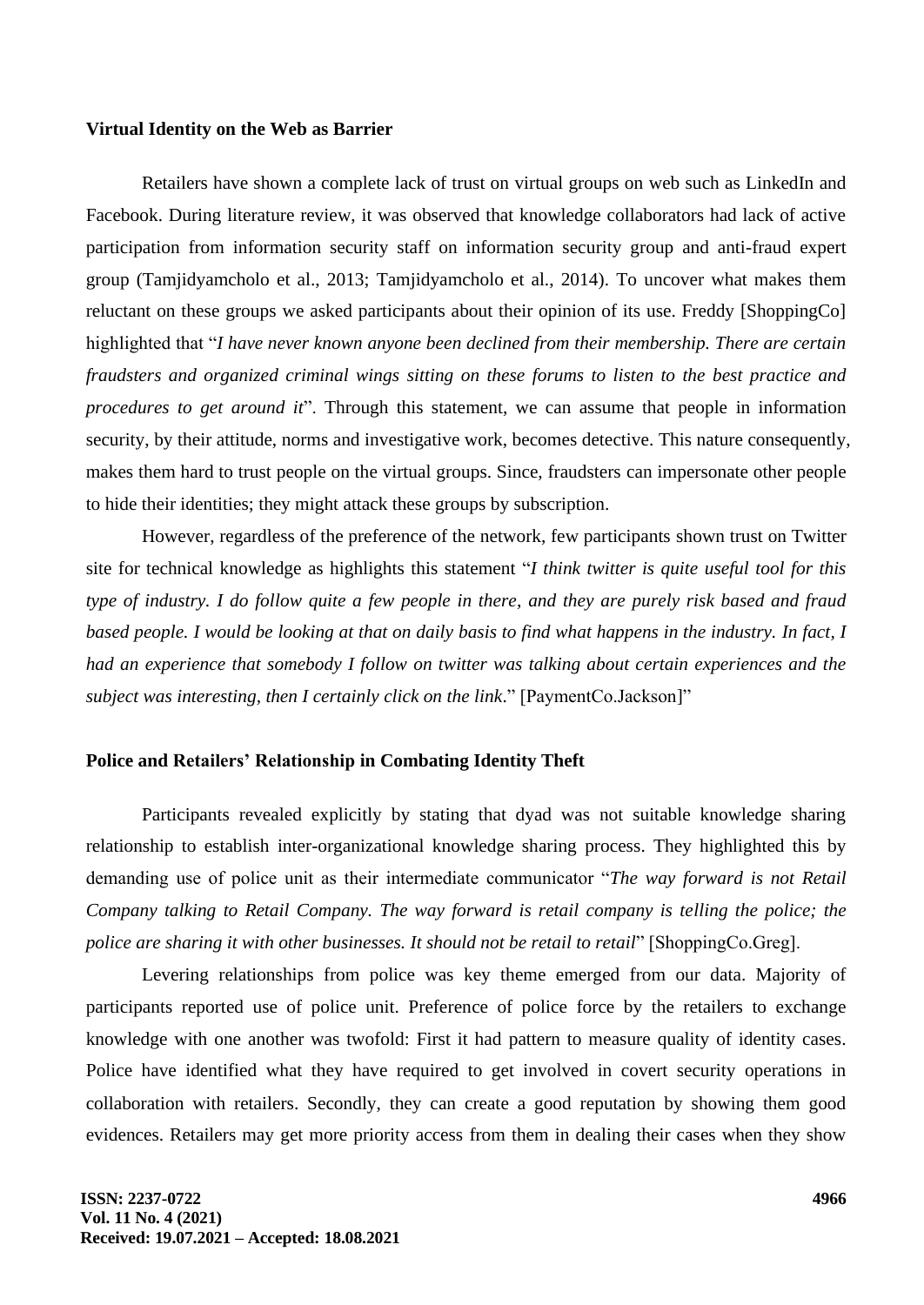them their knowledge power. This was highlighted as follows "*Now the beauty of the Metropolitan Police is that they are the biggest force in the country. They have forty-three boroughs. They are splitting to forty-three sections. They have done a report which is telling everyone in Metropolitan Police on how to investigate Business Crimes. And they mention our company in it. So, we are quite well within Metropolitan police. It refers ShoppingCo's to other companies. So that's how far we are into them. The city of London Police is responsible for fraud investigation in the whole UK except Scotland. Now similarly they have done the document, which they have circulated outside the metropolitan police to the other police forces. And when Bram [field-based security managers] goes to knock on police doors for assistance. They actually know [us] that we are involved because of those documents from two forces. So how much and how bad sharing of information is, and within businesses it is not good at all.*" [ShoppingCo.Jon]. Regardless, of the preference, however, does this not dictate that police unit was also a less preferred channel due to unnecessarily disclosing of companies' names. This statement shows that firms want to share knowledge with one another anonymously.

Police and retailers' interests converge in sense that police want to arrest fraudsters, and retailers want to recover assets lost 'in transit'. Despite this common interest, why retailers have potential interest to access police. To answer this specific question we chose NetworkingCo because of its engagement with retailers and law enforcement agencies. We asked NetworkingCo whether is there any communicational gap in their collaboration. Ben [NetworkingCo], an intermediate communicator between the two categories, replied that "*Budgets and resources falling across police forces, [and] financial crimes are generally low and historically not a key interest for police. If you ask most police officers why have they joined the police? Most of them would say to deal with fraud, to arrest a murderer, and arrest the burglar. Police prioritize on things like drug, robbery and the violence crime that actually harm individuals. Whereas financial crimes are basically more than a theft, a lot of it appear as identity theft, and that's not really a glamorous sort of work police will get involved with*".

This statement clearly shows police department's lack motivation to deal identity theft. In identity frauds, fraudsters are not easily identifiable because they impersonate others. Why retailers want have interest to access police department was because as civilian organizations, retailers are unable take legal actions against identity thieves. They need police support in prosecution process. This was supported by the documents explored at ShoppingCo as "*As [a] civilian organization, we have no physical rights to search anyone under law*" [ShoppingCo.Freddy]. "*The retailer must NOT, in any circumstance, insert technical equipment [e.g. a tracker devices] into the parcel, without the*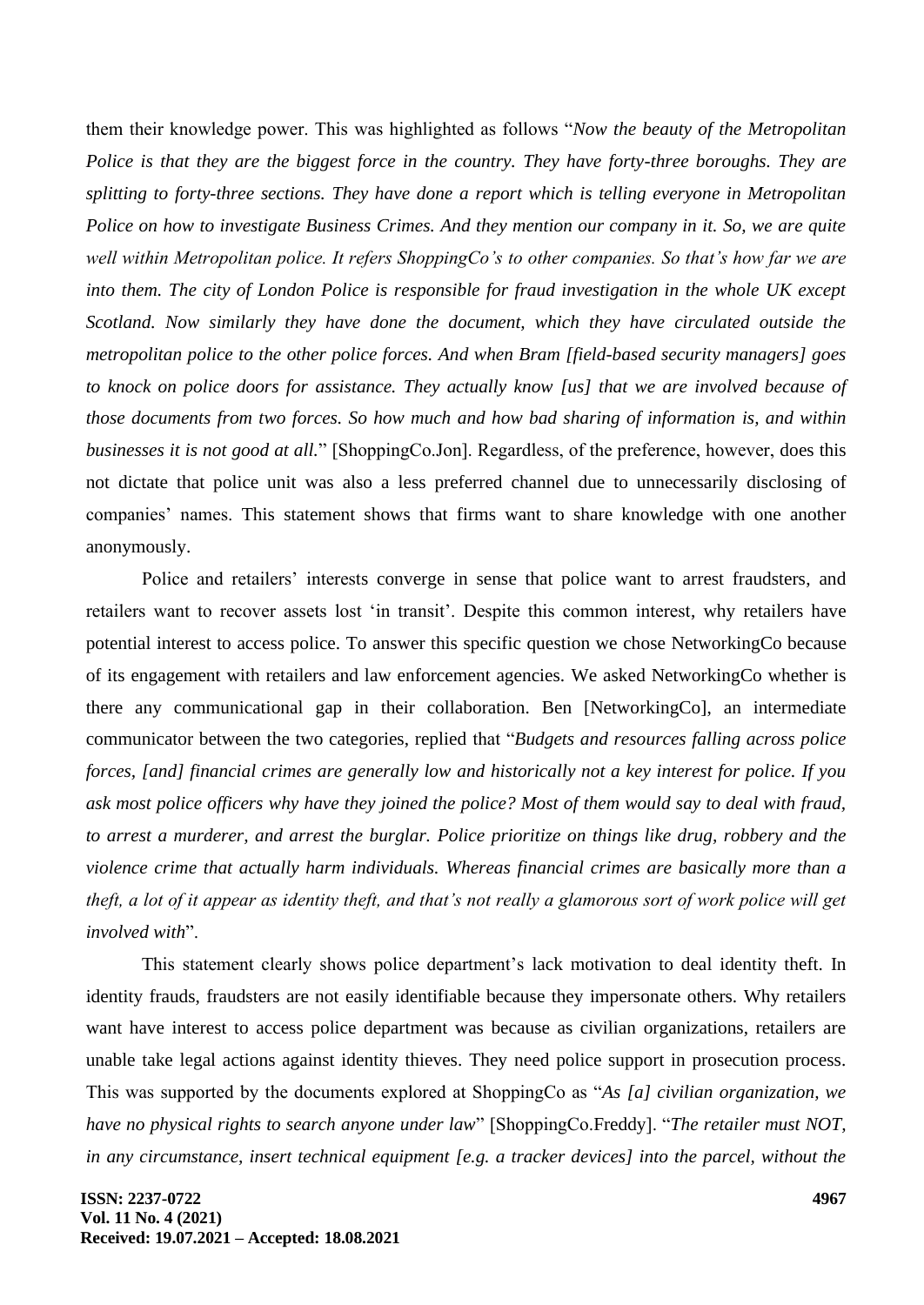*expressed knowledge and/or authority of police. To do so would constitute a breach in RIPA1 and contravene the MPS [Metropolitan Police Service] Directed Surveillance Policy*" (ShoppingCo.Doc4, 2014).

Because of lack of power to capture and prosecute the fraudsters, retailers need a collective intelligence from various law enforcement agencies including the police department. Retailers use various mechanisms to access police and NetworkingCo was one among them. Ben [NetworkingCo] by highlighting retailers eagerness for acquiring intelligence from various sources comments on ShoppingCo as follows "*The way fraud reporting [mechanism] now works is, you have NetworkingCo as one organization which will take fraud reports for prevention purposes and pass them to police for intelligence and potential enforcement outcomes. And you have 'Action Fraud' which is the central reporting mechanism. ShopppingCo is using both routes for reporting cases*". National Fraud Intelligence Bureau's 'Action Fraud' was a direct mechanism to report identity cases, whereas NetworkingCo was used as an intermediate channel. Despite these mechanisms, retailers demand enhancement of more opportunities to access police department, because during collecting evidences of identity frauds, retailers are unlikely to collect effective evidences, because fraudsters impersonate others.

To overcome this prevention collaboration gap, businesses have started training frontline officials in police force on how fraudsters commit identity frauds. This was evident by a document explored from ShoppingCo as "*ShoppingCo have been at the forefront of educating local police boroughs as to how easy a clear up an operation of this type is. This has been done by face to face meetings with borough commanders, lectures at the BRC [British Retail Consortium], at a Met Police business SPOC conference and meetings with representatives of MOPAC [Mayor's Office for Policing and Crime]. This has helped to prove we as a business are competent with our evidential packages and procedures. We will always try to assist Police when investigating one of our crimes*" (ShoppingCo.Doc4, 2014). This statement at one hand, points out those retailers wants to maximize police interest in tackling identity crimes by giving them fraud related knowledge. On the other hand, it shows that retailers try to show their competency power to police force, perhaps for their attention in tackling business frauds. What costed retailers to arrange these trainings, Greg [ShoppingCo] by highlighting impact of cost on public responded, "*I don't think the people will appreciate the cost of fraud. You are paying a little bit of your money for the goods to be stolen elsewhere. Identity fraud investigation should be treated as crime, because it does affect people. It is not just taking the money* 

<sup>&</sup>lt;sup>1</sup>Detail on RIPA can be found on http://www.legislation.gov.uk/ukpga/2000/23/pdfs/ukpga\_20000023\_en.pdf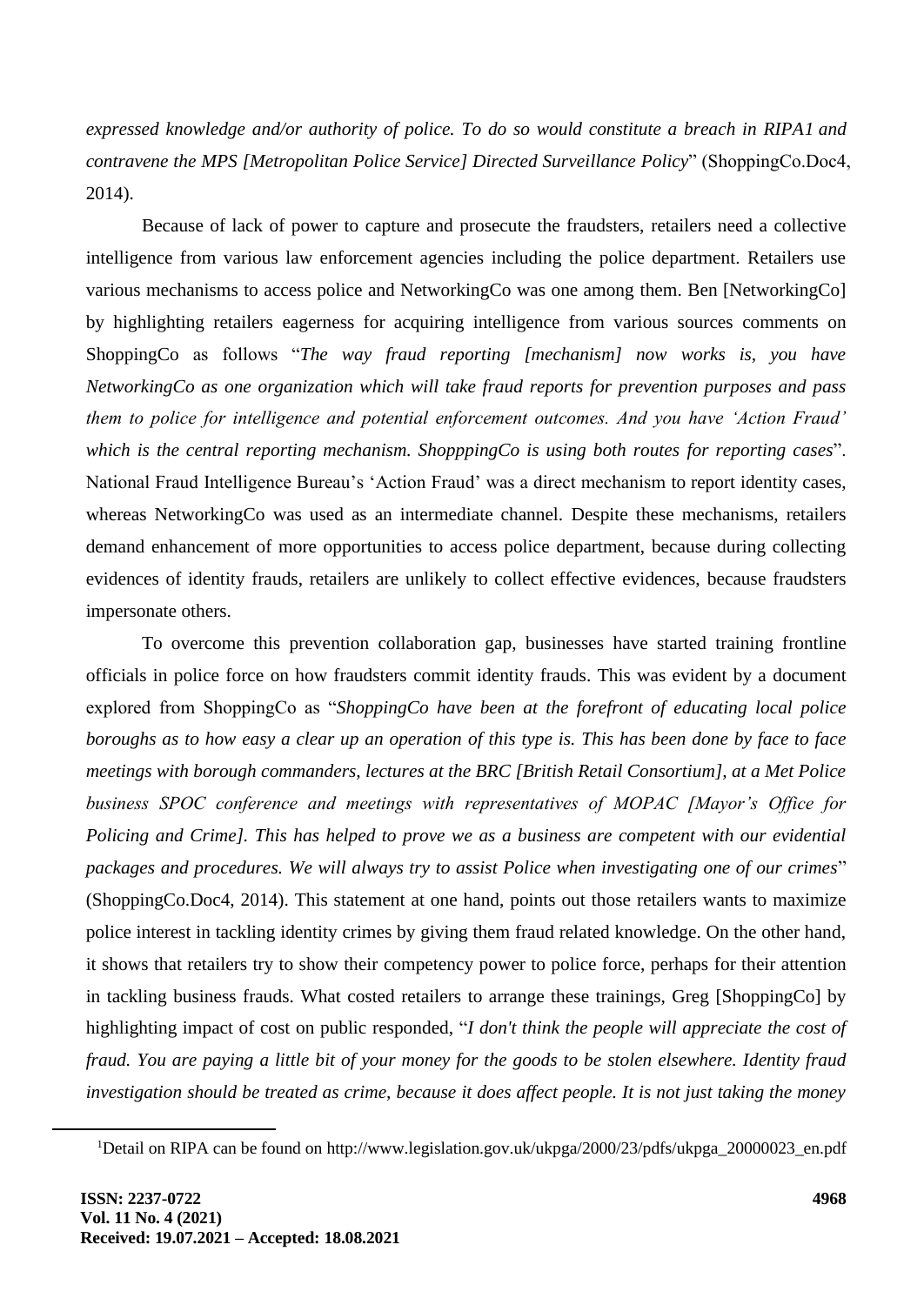*from big company created to look forward*". These lines clearly show that retailers spend time and energy on reducing identity frauds. However, its impact was incurred on the public at a large. Identity theft is major issue and need support from nations at a large.

Retail fraud directly or indirectly impacts public in increased prizes on products. But if the retailers are able to spot a fraudster by evaluating effective evidential material then they can apply civil recovery. They can recover on every single entity and every process to capture and prosecute the fraudsters which is true loss figure. It was not just the item stolen. Freddy [ShoppingCo] highlights about civil recovery and its benefit to the retailing industry as "*No one in ShoppingCo applies for compensation or court cost. We apply for civil recovery. We use a company, called Nottingham court civil recovery. I spend on my investigation, my observatory, hotels and all that add together, and HR, and my colleagues, and admin, fraud prevention, all those people that were involved to get the prosecution is added to the cost of the item that were stolen. That's true loss figure representation. I suppose it's not just the item stolen*".

### **5. Conclusions**

### **Research Implications**

This paper presents a framework for inter-organizational fraud prevention process in the retailing organizations and outlines how retailers' relationships with various stakeholders can help them to address and mitigate identity theft. In particular, we have addressed role of online fraud forum and law enforcement department in the fraud prevention process inconsistent with the retailing industry. Thus, our paper has implications on these three categories discussed below.

Firstly, our findings have significance on the retailing industry because it was the most victimized channel in identity theft and related crimes. Researchers worldwide broadly assumed that an increased knowledge sharing practice can contributes to organizational performance (Easterby-Smith, Lyles and Tsang, 2008; Becerra, Lunnan and Huemer; Van Wijik, Jensen and Lyles, 2008). Our findings support this assumption by showing an example from the UK retailing industry. Retailers' exchanged skills, expertise, and fraud prevention information was able to address and mitigate identity theft. Through our findings, we have elaborated on how fraud prevention process works in the retailing organizations, and what factors are most critical in the prevention collaboration process to reduce impact of identity theft. We have addressed role of various stakeholders and the knowledge networks that are essential in the fraud prevention process. In particular, how networking forum and law enforcement agencies were able to reduce retailers' identity related loss was discussed.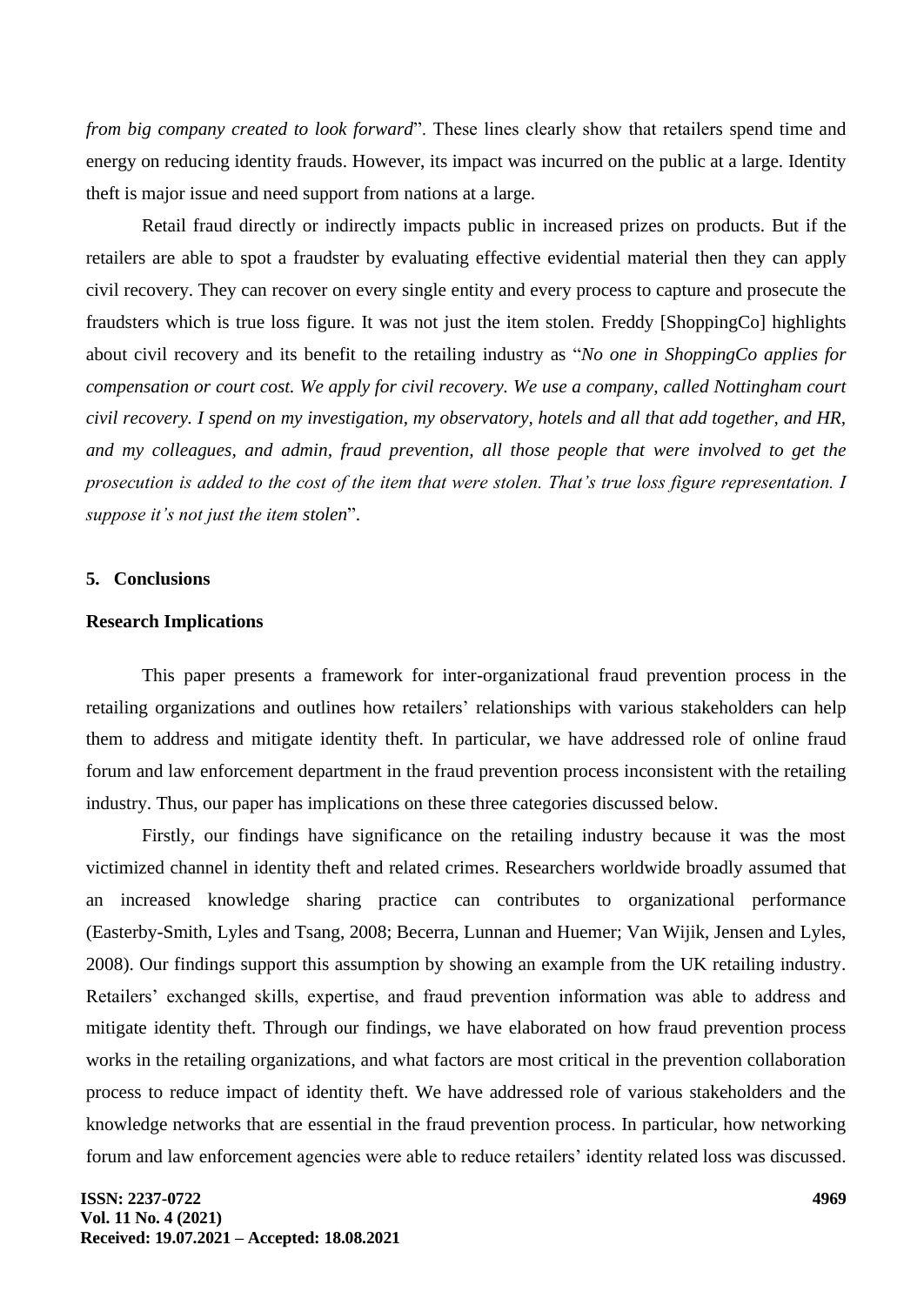Similar organizations might be in position to consider where to start having a proper collaboration in the fraud prevention process.

Secondly, researchers explicitly lack to pay attention to how fraud forum could reduce identity frauds. Our findings suggest that online forums can explicitly, as knowledge gatekeeper, was able to address and mitigate identity theft. This paper is established on NetworkingCo, a reputable forum in the UK in fraud prevention knowledge. How it provided retailers timely and accurate information in the fraud prevention process was discussed. Additionally, we have outlined barriers that this forum faced during collaboration and addressed solutions that can be applied to overcome such hindrances. For instance, in the networking forum there was a reciprocity concern. Our findings addressed that knowledge grading analysis can overcome such barriers.

Lastly, the major finding of this study was a prevention collaboration barrier in the police and retailers' relationship, and its solution. Role of these two categories is important in the fraud prevention process because their interests converge. Fraudsters cannot be captured or prosecuted if these two categories failed to collaborate. We have highlighted how retailers train police officials to enhance their optimal interests in retailing frauds. Since fraudsters impersonate others, they were unlikely to be identified easily. Because of this police failed to pay attention on retailing frauds. Police on other hand focused issues that have immediate results such as robbery. We have highlighted that more open lines of communication between two categories can open their doors of collaboration. In particular, we have highlighted role of conferences and organized meetings to bring these two categories closer. However, training police officials on issues such as how fraudsters were able to breach security issues could explicitly increase their potential interest in financial crimes.

### **6. Limitations and Future Suggestions**

We have addressed an unknown side of prevention collaboration, the police and retailers' relationship in identity fraud prevention process, and a gap in their collaboration. However, this relationship was established on insights from NetworkingCo, ShoppingCo and PaymentCo. None of these was from law enforcement. NetworkingCo was a fraud forum and the last two were the retailers. We have failed to inquire police unit in this line of inquiry which is a clear limitation of our study. In our findings we have suggested that police can be used in exchange relationship for retailers' fraud prevention knowledge. May be police officials having no interest in data sharing kind of work for retailers? This study could not extract opinion from them. Therefore, requires further investigation on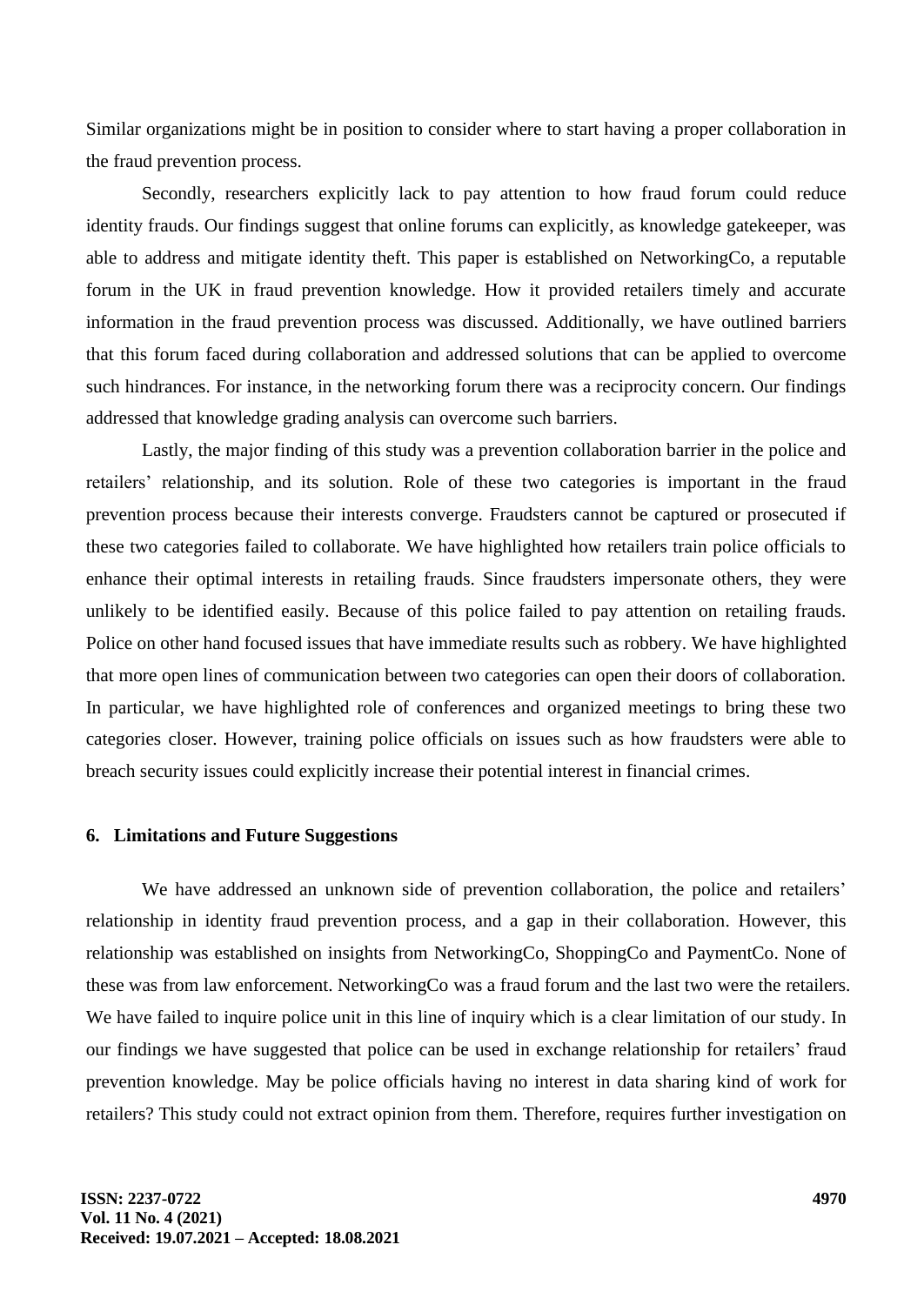this aspect. Another study may add to our theory by investigating role of law enforcement agencies in this line of inquiry.

# **References**

Ahmad, A., Bosua, R. and Scheepers, R. (2014). 'Protecting organizational competitive advantage: A knowledge leakage perspective'. *Computers & Security, 42* (2014), pp. 27-39.

Barney, J.B. and Hesterly, W.S. (2015). *Strategic management and competitive advantage: Concepts, Boston, Pearson.*

Becerra, M., Lunnan, R. and Huemer, L. (2008). 'Trustworthiness, Risk, and the Transfer of Tacit and Explicit Knowledge between Alliance Partners'. *Journal of Management Studies, 45*(4), pp. 691-713.

Chohan, R. (2016). *'An evaluation of inter-organisational identity theft knowledge sharing practice in the UK retail sector',* PhD thesis published by University of Central Lancashire.

Cifas (2015). *Identity Crime, London, UK, Cifas - The UKs Fraud Prevention Service.*

Cohen, W. M. and Levinthal, D. A. (1990). 'Absorptive capacity: a new perspective on learning and innovation'. *Administrative Science Quarterly,* 35(1), pp. 128-152.

Davenport, T. H. and Prusak, L. (1998). *Working knowledge: how organizations manage what they know, Boston, MA, Harvard Business School Press.*

Doherty, N. F., Ellis-Chadwick, F. and Hart, C. A. (1999). 'Cyber retailing in the UK: the potential of the Internet as a retail channel'. *International Journal of Retail & Distribution Management, 27*(1), pp. 22-36.

Easterby‐Smith, M., Thorpe, R. and Jackson, P. (2012). *Management Research, Los Angels, London, New Delhi, Singapore, Washington DC, SAGE.* 

Easterby‐Smith, M., Lyles, M. and Tsang, E. W. (2008). 'Inter‐organizational knowledge transfer: Current themes and future prospects'. *Journal of Management Studies, 45*(4), pp. 677-690.

Feledi, D. and Fenz, S. (2012). 'Challenges of Web-based Information Security Knowledge Sharing'. *In Proceedings of the Seventh International Conference on Availability, Reliability and Security (ARES) Prague, Czech Republic, 20-24 August.*

Feledi, D., Fenz, S. and Lechner, L. (2013). 'Toward web-based information security knowledge sharing'. *Information Security Technical Report, 17*(4), pp. 199-209.

Flores, W. R., Antonsen, E. and Ekstedt, M. (2014). 'Information security knowledge sharing in organizations: Investigating the effect of behavioral information security governance and national culture'. *Computers & Security, 43*(0), pp. 90-110.

Gaur, A. S., Mukherjee, D., Gaur, S. S. and Schmid, F. (2011). 'Environmental and Firm Level Influences on Inter‐Organizational Trust and SME Performance'. *Journal of Management Studies,* 48(8), pp. 1752-1781.

Hardy, C. (1994). *Managing strategic action: mobilizing change: concepts, readings, and cases, Sage Publications Ltd.*

Hsu, M., Ju, T. L., Yen, C. and Chang, C. (2007). 'Knowledge sharing behavior in virtual communities: The relationship between trust, self-efficacy, and outcome expectations'. *International journal of human-computer studies, 65*(2), pp. 153-169.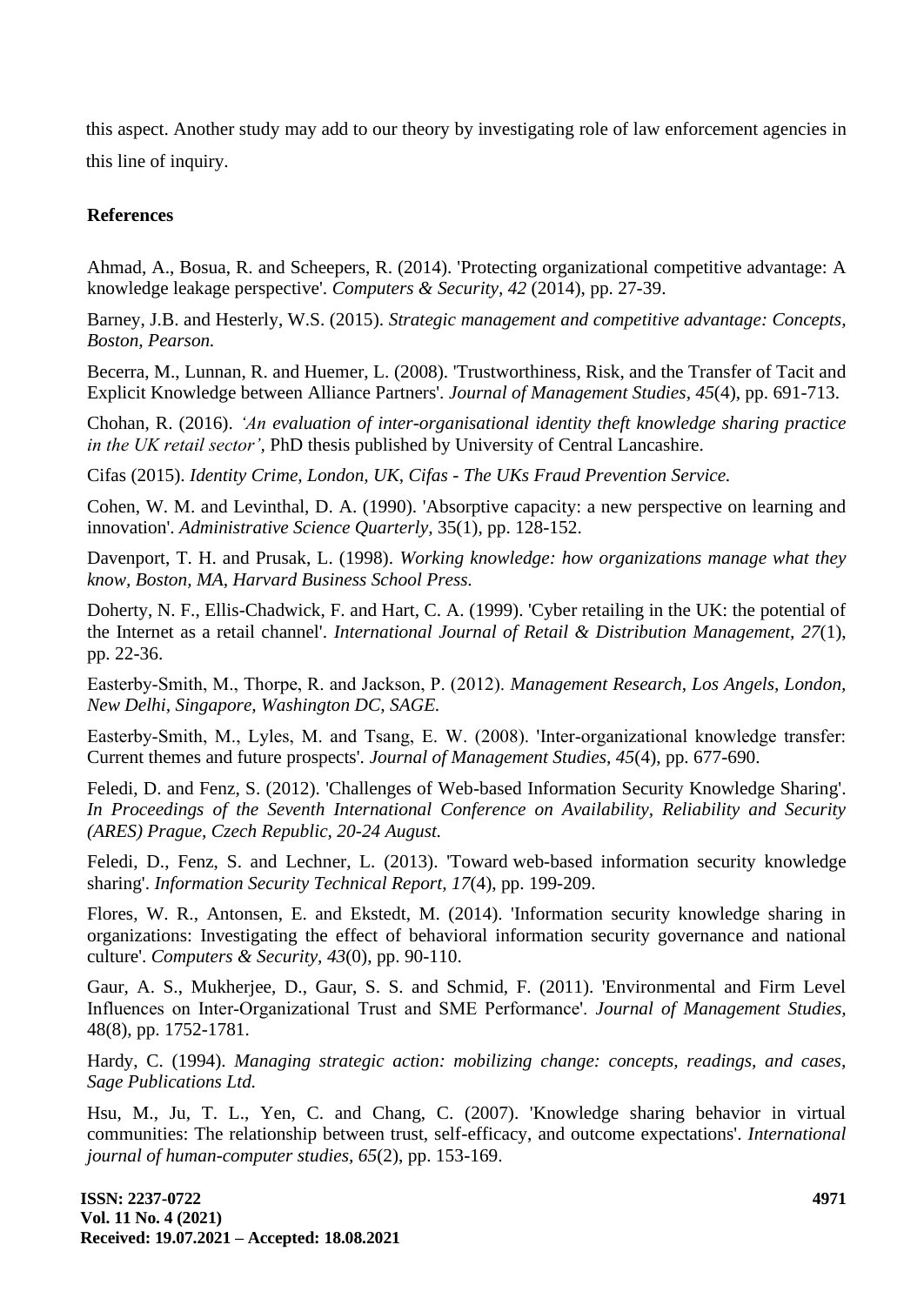Jasimuddin, S. M., Connell, C. and Klein, J. H. (2014). 'A decision tree conceptualization of choice of knowledge transfer mechanism: the views of software development specialists in a multinational company'. *Journal of Knowledge Management, 18*(1), pp. 194-215.

Junni, P. and Sarala, R. M. (2013). 'The Role of Absorptive Capacity in Acquisition Knowledge Transfer'. *Thunderbird International Business Review, 55*(4), pp. 419-438.

Khan, A. (2015). 'Bitcoin–payment method or fraud prevention tool?'. *Computer Fraud & Security,*  2015 (5), pp. 16-19.

Lichtenthaler, U. (2009). 'Absorptive capacity, environmental turbulence, and the complementarity of organizational learning processes'. *Academy of Management Journal, 52*(4), pp. 822-846.

Liu, D., Ji, Y. and Mookerjee, V. (2011). 'Knowledge sharing and investment decisions in information security'. *Decision Support Systems, 52*(1), pp. 95-107.

Lopez, V. W. B. and Esteves, J. (2013). 'Acquiring external knowledge to avoid wheel re-invention'. *Journal of Knowledge Management, 17*(1), pp. 87-105.

Mace, J., Parkin, S. and van Moorsel, A. (2010). *A Collaborative Ontology Development Tool for Information Security, UK, Newcastle University.*

Malhotra, D., & Lumineau, F. (2011). Trust and collaboration in the aftermath of conflict: The effects of contract structure. *Academy of Management Journal, 54*(5), 981–998.

Majchrzak, A. and Jarvenpaa, S. L. (2004). 'Information security in cross-enterprise collaborative knowledge work'. *Emergence: Complexity & Organization, 6*(4), pp. 40-50.

Mason, K. J. and Leek, S. (2008). 'Learning to build a supply network: an exploration of dynamic business models'. *Journal of Management Studies, 45*(4), pp. 774-799.

Miles, M. B., Huberman, A. M. and Saldana, J. (2014). *Qualitative Data Analysis: A Methods Sourcebook, California, Sage Publications.*

Mitchel, R., Boyle, B., Burgess, J., and McNeil, K. (2014). 'You Can't Make a Good Wine without a Few Beers": Gatekeepers and knowledge flow in industrial districts'. *Journal of Business Research, 67*(2014), pp. 2198-2206

NetworkingCo.Doc1. (2014). *Confidential Datum - Internal Newsletter to Authors.* 

NetworkingCo.Doc2. (2015). *Officials Interactive Datum - Internal Newsletter to Authors.* 

Newman, G.R. and McNally, M.M. (2005). *'Identity theft literature review'.* US Department of Justice.

Newman, W. L. (ed.) 2005. *Social research methods, London, Pearson.*

Noorderhaven, N. G. (2004). *Hermeneutic methodology and international business research.* In R. Marschan-Piekkari, & C. Welch (Eds.), Handbook of qualitative research methods for international business (pp. 84–104). Cheltenham, U.K., & Northampton, MA: Edward Elgar.

Nonaka, I., Kodama, M., Hirose, A. and Kohlbacher, F. (2014). 'Dynamic fractal organizations for promoting knowledge-based transformation–A new paradigm for organizational theory'. *European Management Journal, 32*(1), pp. 137-146.

Nonaka, I. and Takeuchi, H. (1995). *The Knowledge-Creating Company: How Japanese Companies Create the Dynamics of Innovation, New York Oxford, Oxford university press.*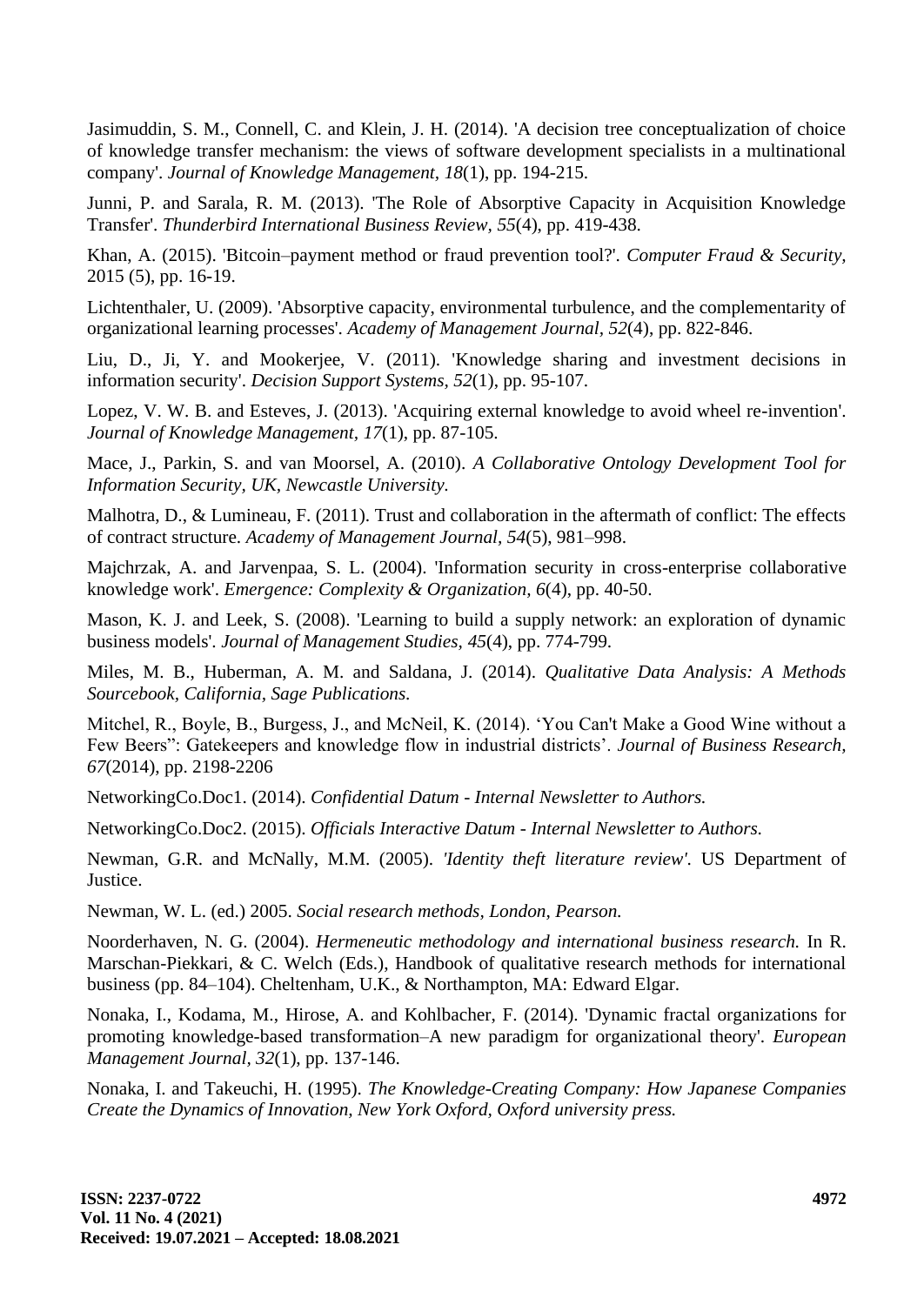Nonaka, I. (1994). *'A Dynamic Theory of Organizational Knowledge Creation'.* Organization Science, 5 (1), pp. 14-37.

Office for the National Statistics (2016). Crime in England and Wales: year ending.

[https://www.ons.gov.uk/peoplepopulationandcommunity/crimeandjustice/bulletins/crimeinenglandan](https://www.ons.gov.uk/peoplepopulationandcommunity/crimeandjustice/bulletins/crimeinenglandandwales/yearendingmar2016) [dwales/yearendingmar2016.](https://www.ons.gov.uk/peoplepopulationandcommunity/crimeandjustice/bulletins/crimeinenglandandwales/yearendingmar2016)

Panahi, S., Watson, J. and Partridge, H. (2013). 'Towards tacit knowledge sharing over social web tools'. *Journal of Knowledge Management, 17* (3), pp. 379-397.

PaymentCo.Doc1. (2014). Retrieval Request Report: A documented experience from Merchant Risk Council Congress to Authors.

Peltokorpi, V., Nonaka, I., and Kodama, M. (2007) 'NTT DoCoMo's Launch of I-Mode in the Japanese Mobile Phone Market: A Knowledge Creation Perspective' *Journal of Management Studies, 44* (1), pp. 52-72.

Polanyi, M. (1962). *Personal knowledge, Chicago, The University of Chicago Press.*

Polanyi, M. (1966). *The Tacit Dimension, USA, The Doubleday Broadway Publishing Group.*

Rabolt, J. N. and Miler, K. J. (eds) 2009. *Concepts and cases in Retail and Merchandise Management, New York, Fairchild Books.*

Rannenberg, K., Royer, D. and Deuker, A. (eds) 2009. *Future of Identity in the information society, Berlin Heidelberg, Springer.*

Roberts, N., Galluch, S. P., Dinger, M., and Grover, V. (2012). *'Absorptive capacity and information systems research: review, synthesis, and directions for future research'.* MIS Quarterly theory and review36 (2), pp. 625-648.

Roy, S., Sivakumar, K., & Wilkinson, I.F. (2004). Innovation generation in supply chain relationships: A conceptual model and research propositions. *Journal of the Academy of Marketing Science, 32*(1), 61–79.

Ryan, F., Coughlan, M. and Cronin, P. (2009). 'Interviewing in qualitative research: The one-to- one interview'. *International Journal of Therapy and Rehabilitation, 16* (6), pp. 309-314.

Sanchez, R. (2005). 'Knowledge Management and Organizational Learning'. *Fundamental Concepts for Theory and Practice.*

Saunders, M., Thornhill, A. and Lewis, P. (eds) 2015. *Research methods for business students,* Harlow, Pearson.

Sengun, A. E., & Wasti, S. N. (2007). Trust, control, and risk: A test of Das and Teng's conceptual framework for pharmaceutical buyer–supplier relationships. *Group & Organization Management, 32*(4), 430–464.

Shaw, D. (2016). "Nearly six million fraud and cybercrimes last year, ONS says", [http://www.bbc.com/news/uk-36854413.](http://www.bbc.com/news/uk-36854413)

ShoppingCo.Doc4. (2014). *Fraud prevention strategy, teams, responsibilities. A talk*. London Crime Scott, emailed to Author.

Simpson, T. W. (2013a). *'Testimony, Trust, and Authority, by Benjamin McMyler. Knowledge on Trust, by Paul Faulkner'.* Mind, 122 (485), pp. 305-311.

Simpson, T. W. (2013b). *'Trustworthiness and Moral Character'.* Ethical theory and moral practice, 16 (3), pp. 543-557.